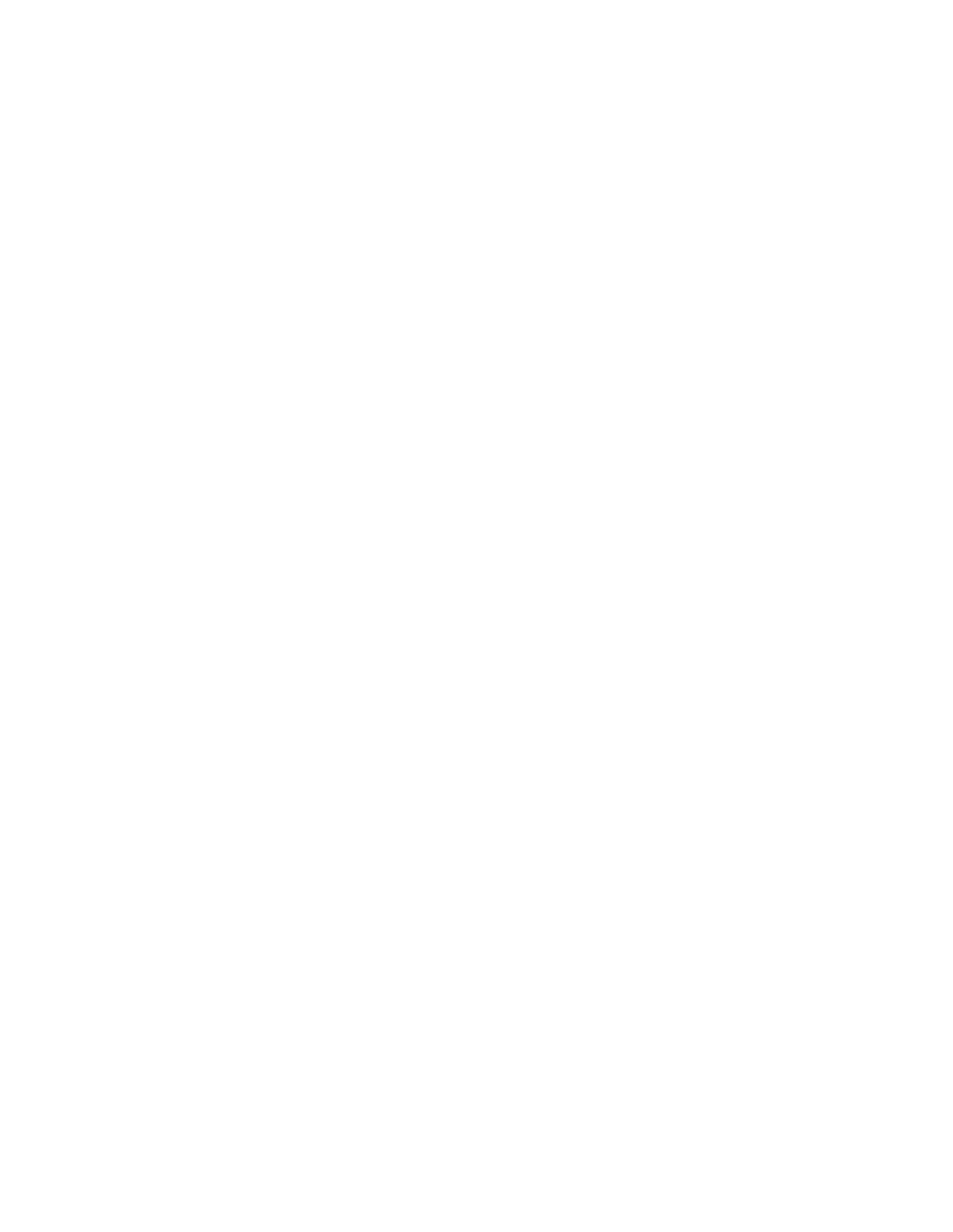# **WARNING**



- **Clear the room, building or area of all occupants.**
- **Immediately call your gas supplier from a neighbor's phone. Follow the gas supplier's instructions.**
- **If you cannot reach your gas supplier, call the fire department.**
- **Installation and service must be performed by a qualified installer, service agency or the gas supplier.**

W052

**IMPORTANT: Purchaser must consult the local gas supplier for suggested instructions to be followed if the dryer user smells gas. The gas utility instructions plus the SAFETY and WARNING note directly above must be posted in a prominent location near the dryer for customer use.**



### **WARNING**

- **Installation of unit must be performed by a qualified installer.**
- **Install clothes dryer according to manufacturer's instructions and local codes.**
- **DO NOT install a clothes dryer with flexible plastic venting materials. If flexible metal (foil type) duct is installed, it must be of a specific type identified by the appliance manufacturer as suitable for use with clothes dryers. Refer to section on connecting exhaust system. Flexible venting materials are known to collapse, be easily crushed, and trap lint. These conditions will obstruct clothes dryer airflow and increase the risk of fire.**

W729R1



### **WARNING**

**To reduce the risk of severe injury or death, follow all installation instructions. Save these instructions.**

W894



### **WARNING**

### **FOR YOUR SAFETY**

**Do not store or use gasoline or other flammable vapors and liquids in the vicinity of this or any other appliance.**

W053

This product uses FreeRTOS V7.2.0 (www.freertos.org).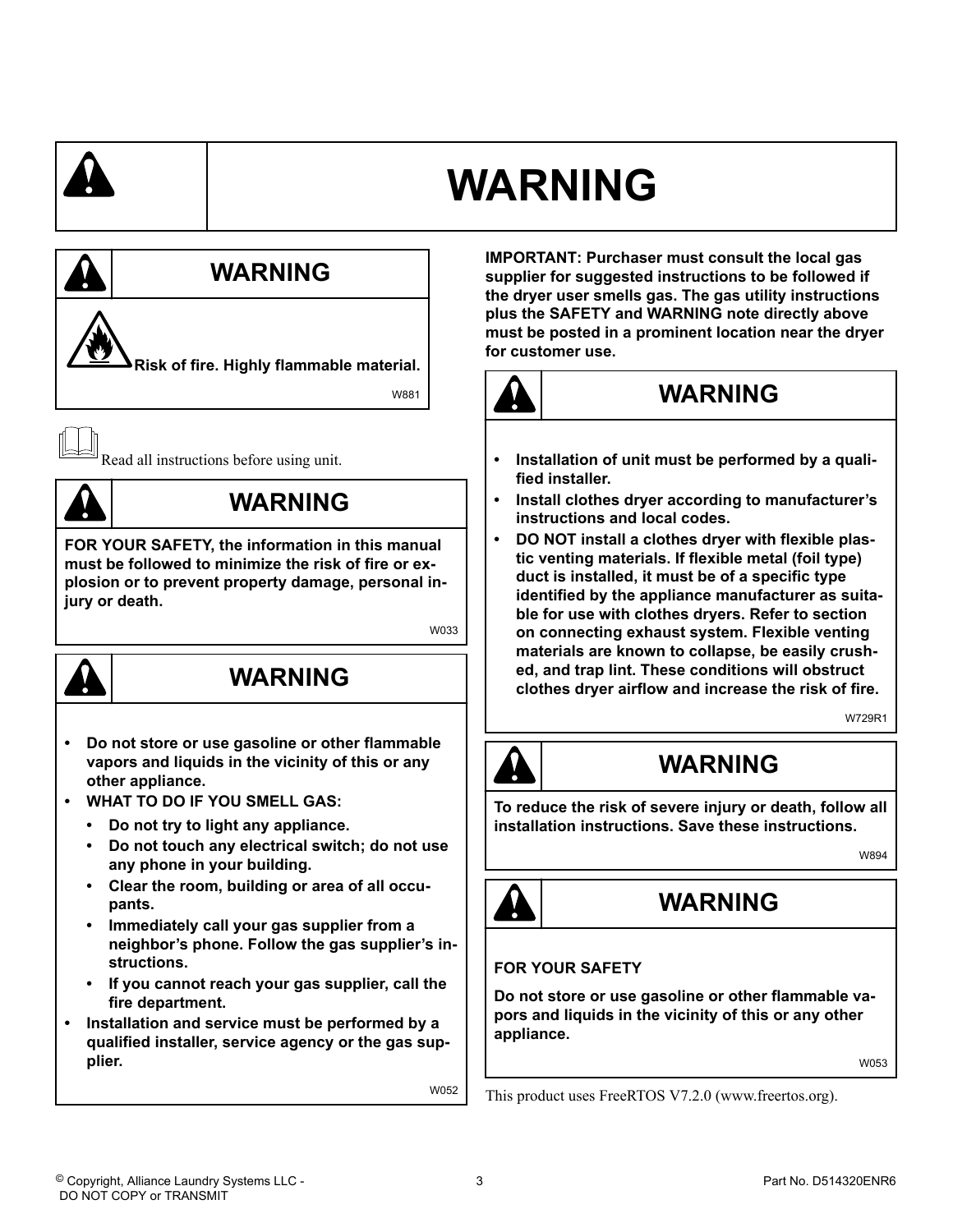The following information applies to the state of Massachusetts, USA.

- This appliance can only be installed by a Massachusetts licensed plumber or gas fitter.
- This appliance must be installed with a 36 inch [910 mm] long flexible gas connector.
- A "T-Handle" type gas shut-off valve must be installed in the gas supply line to this appliance.
- This appliance must not be installed in a bedroom or bathroom.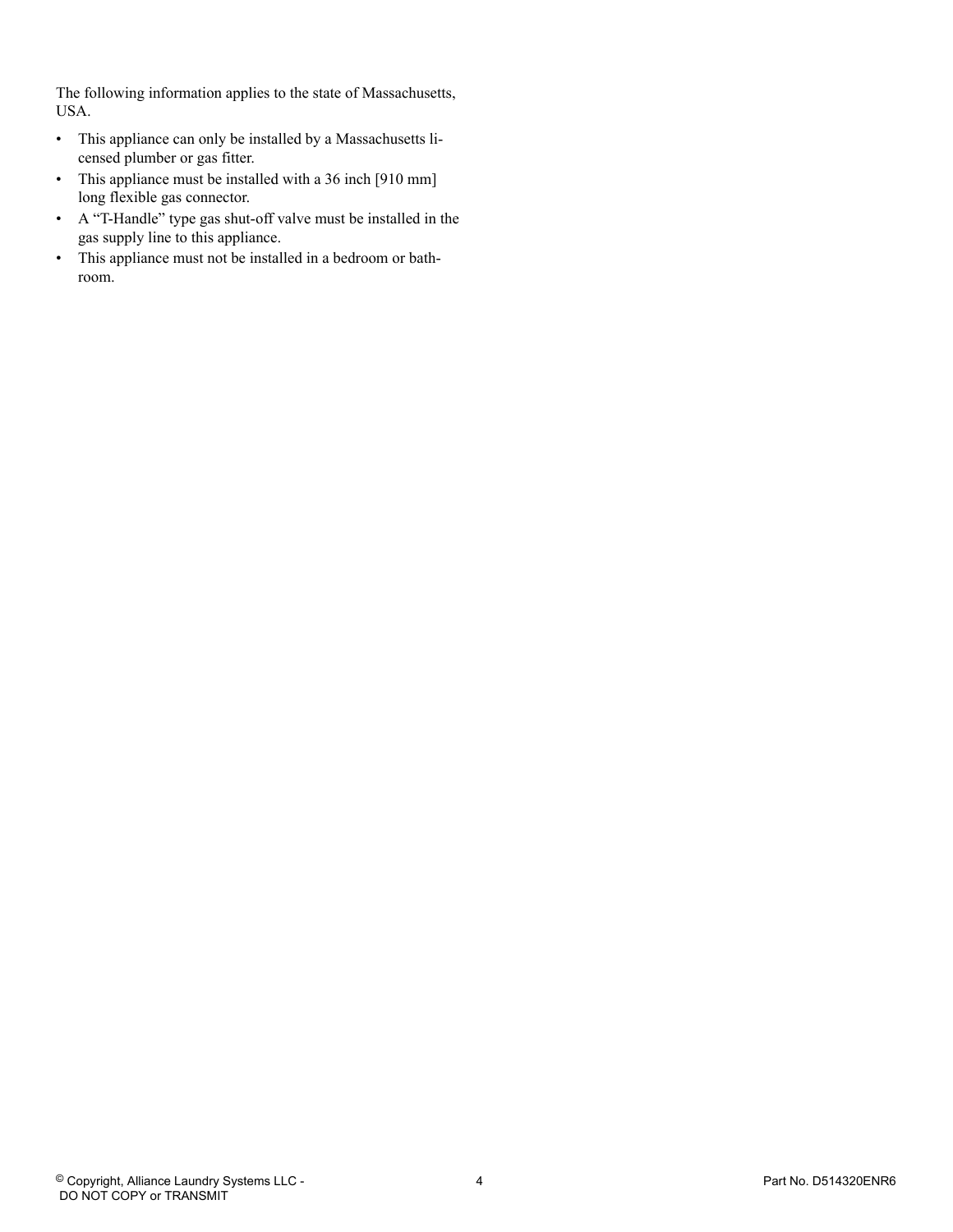## **Table of Contents**

|--|--|

<sup>©</sup> Copyright 2021, Alliance Laundry Systems LLC<br>All rights reserved. No part of the contents of this book may be reproduced or transmitted in any form or by any means without the expressed written consent of the publisher.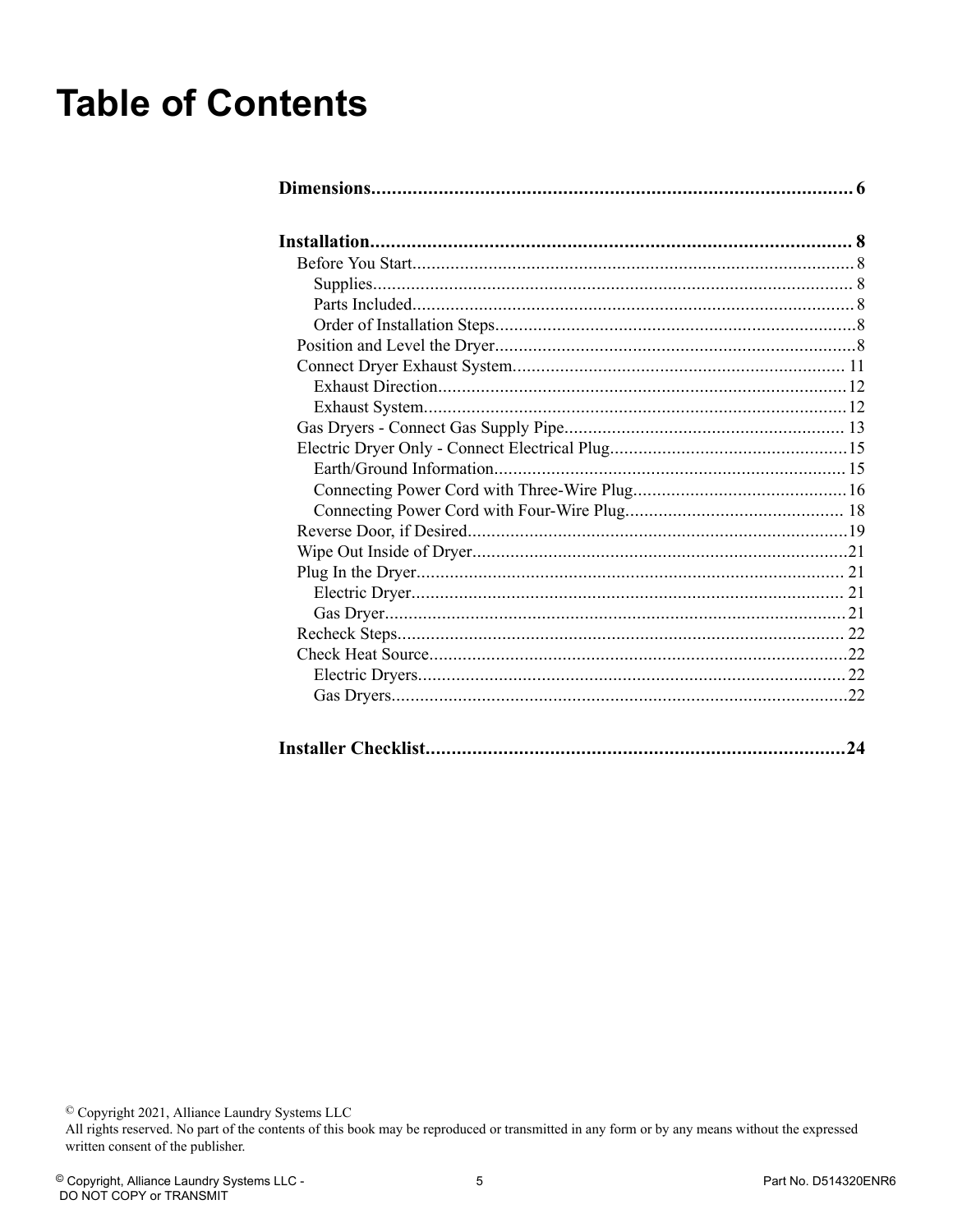## **Dimensions**

<span id="page-5-0"></span>

| A                                                            | * 40.42 in. [1027 mm]                  |
|--------------------------------------------------------------|----------------------------------------|
| $\mathbf{B}$                                                 | * 39.61 in. [1006 mm]                  |
| $\mathcal{C}$                                                | $* 15.44$ in. [392 mm]                 |
| D                                                            | $*$ 4 in. [102 mm]                     |
| E                                                            | 15.4 in. [391 mm]                      |
| $\mathbf F$                                                  | 26.875 in. [683 mm]                    |
| G                                                            | $*$ 4.5 in. [114 mm]                   |
| H                                                            | $0.4$ in. $[10$ mm]                    |
| H                                                            | 8 in. [203 mm]                         |
|                                                              | 28 in. [711 mm]                        |
| $\rm K$                                                      | 23.5 in. [597 mm]                      |
| NOTE: Exhaust openings are 4 inch [102 mm] metal<br>ducting. | * With leveling legs turned into base. |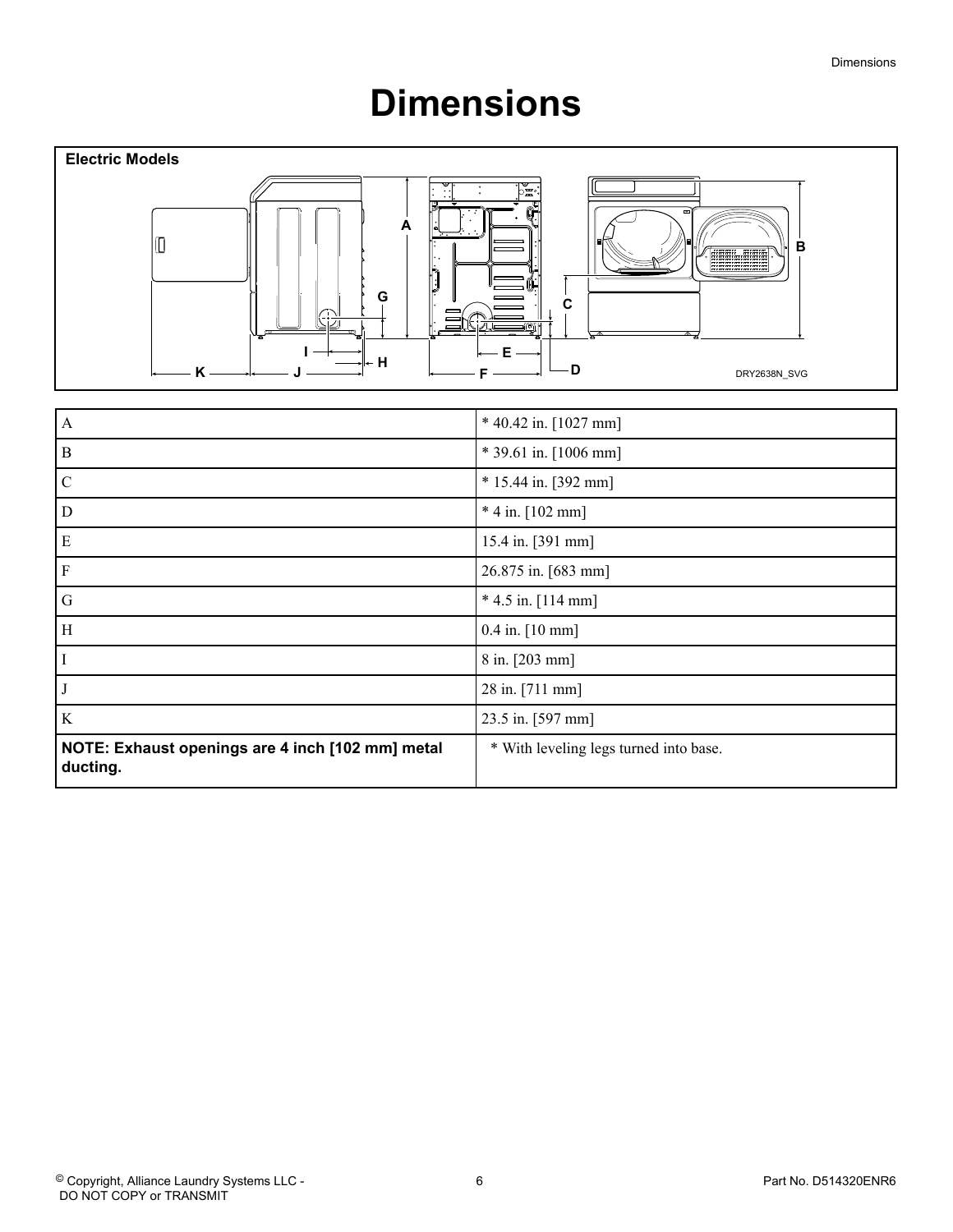

| $\mathbf{A}$                                                 | * 40.42 in. [1027 mm]                  |
|--------------------------------------------------------------|----------------------------------------|
| $\vert B$                                                    | * 39.61 in. [1006 mm]                  |
| $\overline{C}$                                               | * 15.44 in. [392 mm]                   |
| $\overline{D}$                                               | $* 2.8$ in. [70 mm]                    |
| E                                                            | 2.3 in. $[60 \text{ mm}]$              |
| F                                                            | 15.4 in. [391 mm]                      |
| G                                                            | 26.875 in. [683 mm]                    |
| $\vert$ H                                                    | 4 in. [102 mm]                         |
|                                                              | $*$ 4.5 in. [114 mm]                   |
|                                                              | 0.4 in. [10 mm]                        |
| $\rm K$                                                      | 8 in. [203 mm]                         |
| L                                                            | 28 in. [711 mm]                        |
| M                                                            | 23.5 in. [597 mm]                      |
| NOTE: Exhaust openings are 4 inch [102 mm] metal<br>ducting. | * With leveling legs turned into base. |

**NOTE: Gas models cannot be vented out left side of cabinet because of burner housing.**

**IMPORTANT: The dryer should have sufficient clearance around it for needed ventilation and for the ease of installation and servicing. For maximum drying performance, we recommend that more clearance be allowed around the dryer than the clearances that are listed throughout this manual.**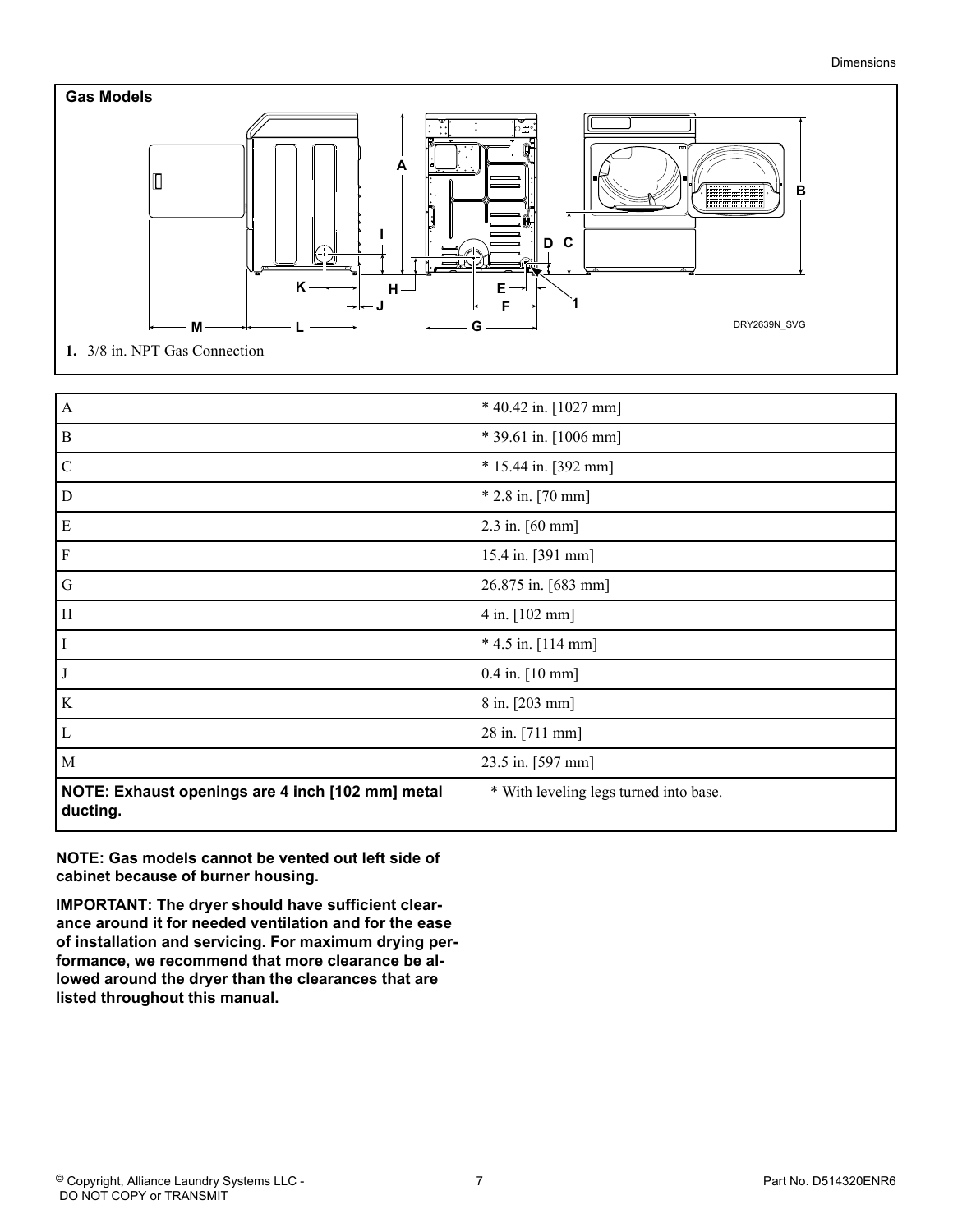## **Installation**

### <span id="page-7-0"></span> **Before You Start**

#### **Supplies**

For most installations, the basic supplies you will need are:



Figure 1

**NOTE: This appliance is suitable for use in countries having a warm, damp climate.**



W299

#### **Parts Included**

An accessories bag has been shipped inside your dryer. It includes:

• Product literature

- Dryer Rack Reply Card (Select Models Only)
- Three screws (electric dryers only). Refer to *[Electric Dryer](#page-14-0) [Only - Connect Electrical Plug](#page-14-0)*.

#### **Order of Installation Steps**

- 1. Position and level the dryer.
- 2. Connect dryer to exhaust system.
- 3. For gas models only, connect the gas supply pipe. Check for gas leaks.
- 4. For electric models only, connect the electrical cord.
- 5. Reverse the door, if desired.
- 6. Wipe out the inside of the dryer.
- 7. Plug in the dryer.
- 8. Recheck steps.
- 9. Start and run the dryer in a heat setting to verify dryer is heating.

### **Position and Level the Dryer**

- 1. Install dryer before washer. This allows room for attaching exhaust duct.
- 2. Select a location with a solid floor. Dryers installed in residential garages must be elevated 18 inches [457 mm] above the floor.

No other fuel burning appliance should be installed in the same closet with the dryer.

The dryer must not be installed or stored in an area where it will be exposed to water and/or weather.

The dryer needs sufficient clearance and an adequate air supply for proper operation and ventilation, and for easier installation and servicing. (Minimum clearances are shown in *[Figure 3](#page-9-0)* ).

- 3. Place the dryer in position, and adjust the legs until the dryer is level from side to side and front to back. Leveling legs can be adjusted from inside the dryer with a 1/4 in. driver.
- 4. All four legs must rest firmly on the floor so the weight of the dryer is evenly distributed. The dryer must not rock.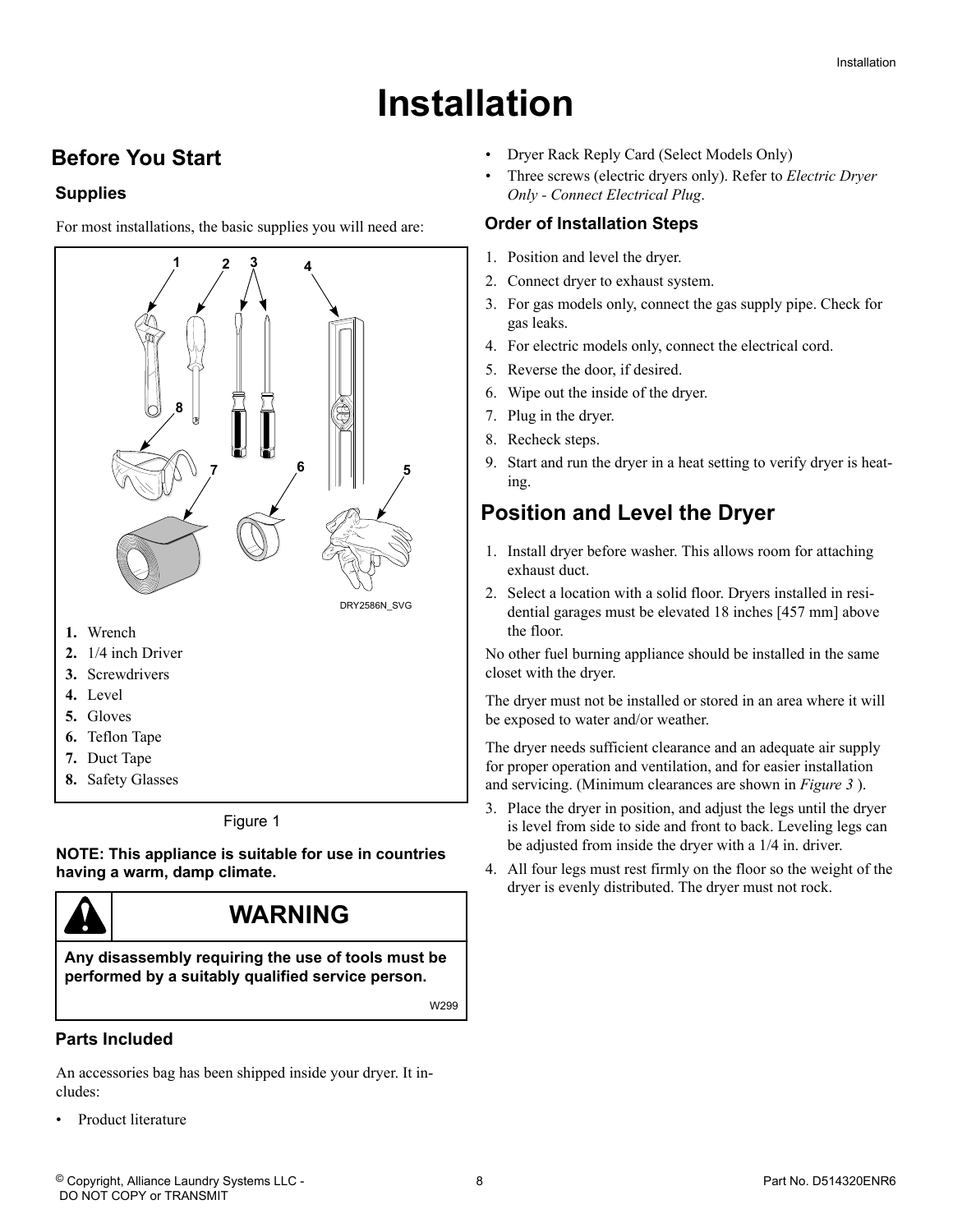

Figure 2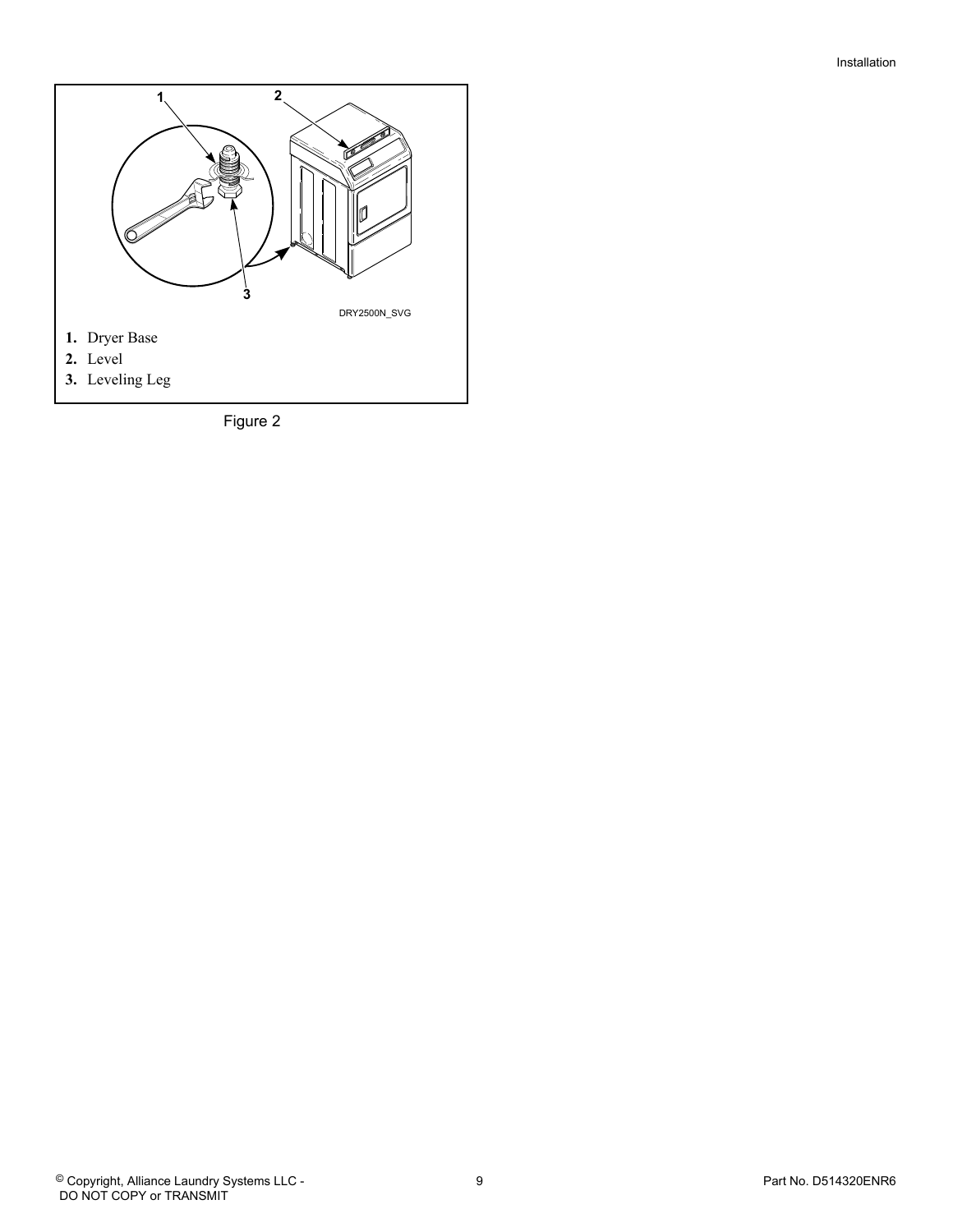#### <span id="page-9-0"></span>**Front View (Without Closet Door)**



**Side View (Closet Door)**



**Front View (Closet Door)**



**1.** Closet Door

- **2.** Centered Air Openings (G) (2 Openings minimum)
- **3.** Outer Wall of Enclosure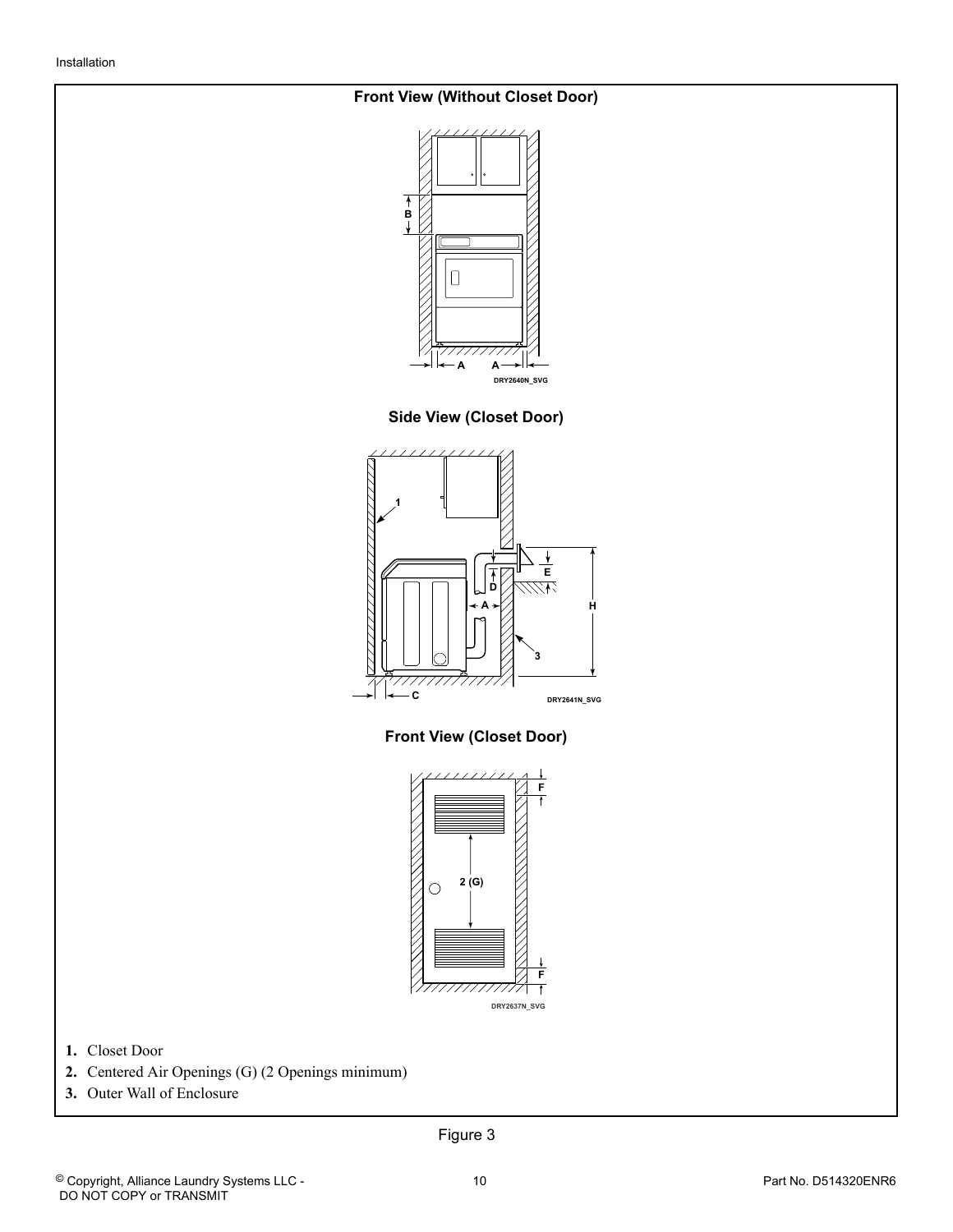<span id="page-10-0"></span>

| Area           | <b>Description</b>                                                                                                                                        | Free Standing/Alcove In-<br>stallation | <b>Closet Installation</b>             |  |
|----------------|-----------------------------------------------------------------------------------------------------------------------------------------------------------|----------------------------------------|----------------------------------------|--|
| $A^*$          | Dryer sides and rear clearance                                                                                                                            | $0$ in. $[0$ mm]                       | $0$ in. $[0$ mm]                       |  |
| B              | Dryer top clearance                                                                                                                                       | 12 in. [305 mm]                        | $12$ in. [305 mm]                      |  |
| $\mathbf C$    | Dryer front clearance                                                                                                                                     | Not Applicable                         | $2$ in. [51 mm]                        |  |
| $\overline{D}$ | Exhaust duct clearance to com-<br>bustible material                                                                                                       | $2$ in. [51 mm]                        | $2$ in. [51 mm]                        |  |
| E              | Weather hood to ground clear-<br>ance                                                                                                                     | 12 in. [305 mm]                        | 12 in. [305 mm]                        |  |
| $\vert$ F      | Distance from floor or ceiling<br>to air opening edge                                                                                                     | Not Applicable                         | 3 in. [76 mm]                          |  |
| $\overline{G}$ | Area of centered air openings<br>in closet door. Louvered door<br>with equivalent air openings is<br>acceptable. (Minimum clearan-<br>ces are shown.)     | Not Applicable                         | 40 sq. in./open [1016 sq. mm/<br>open] |  |
| H              | For new installations, it is sug-<br>gested to locate top of wall vent<br>42 inches [1067 mm] above<br>floor to make venting easier to<br>connect.        | 42 in. [1067 mm]                       | 42 in. [1067 mm]                       |  |
| $\ast$         | Rear clearance is minimum. 2 inches [51 mm] is recommended for utility connection. 6 inches<br>[152 mm] is recommended when venting through rear of unit. |                                        |                                        |  |

Table 1

**IMPORTANT: In mobile home installations, gas dryers MUST be permanently attached to the floor at the time of installation. Order No. 526P3 Hold Down Kit (available at extra cost) for a manufactured (mobile) home installation. Follow the instructions supplied with the kit.**

Installation of unit must conform to the Manufactured Home Construction and Safety Standards, Title 24 CF4, Part 32-80 or Standard CAN/CSA-Z240 MH.

### **Connect Dryer Exhaust System**



### **WARNING**

**To reduce the risk of fire and combustion gas accumulation the dryer MUST be exhausted to the outdoors.**

W604



### **WARNING**

**To reduce the risk of fire and the accumulation of combustion gases, DO NOT exhaust dryer air into a window well, gas vent, chimney or enclosed, unventilated area, such as an attic, wall, ceiling, crawl space under a building or concealed space of a building.**

W045



### **WARNING**

**This gas appliance contains or produces a chemical or chemicals which can cause death or serious illness and which are known to the State of California to cause cancer, birth defects, or other reproductive harm. To reduce the risk from substances in the fuel or from fuel combustion, make sure this appliance is installed, operated, and maintained according to the instructions in this manual.**

W115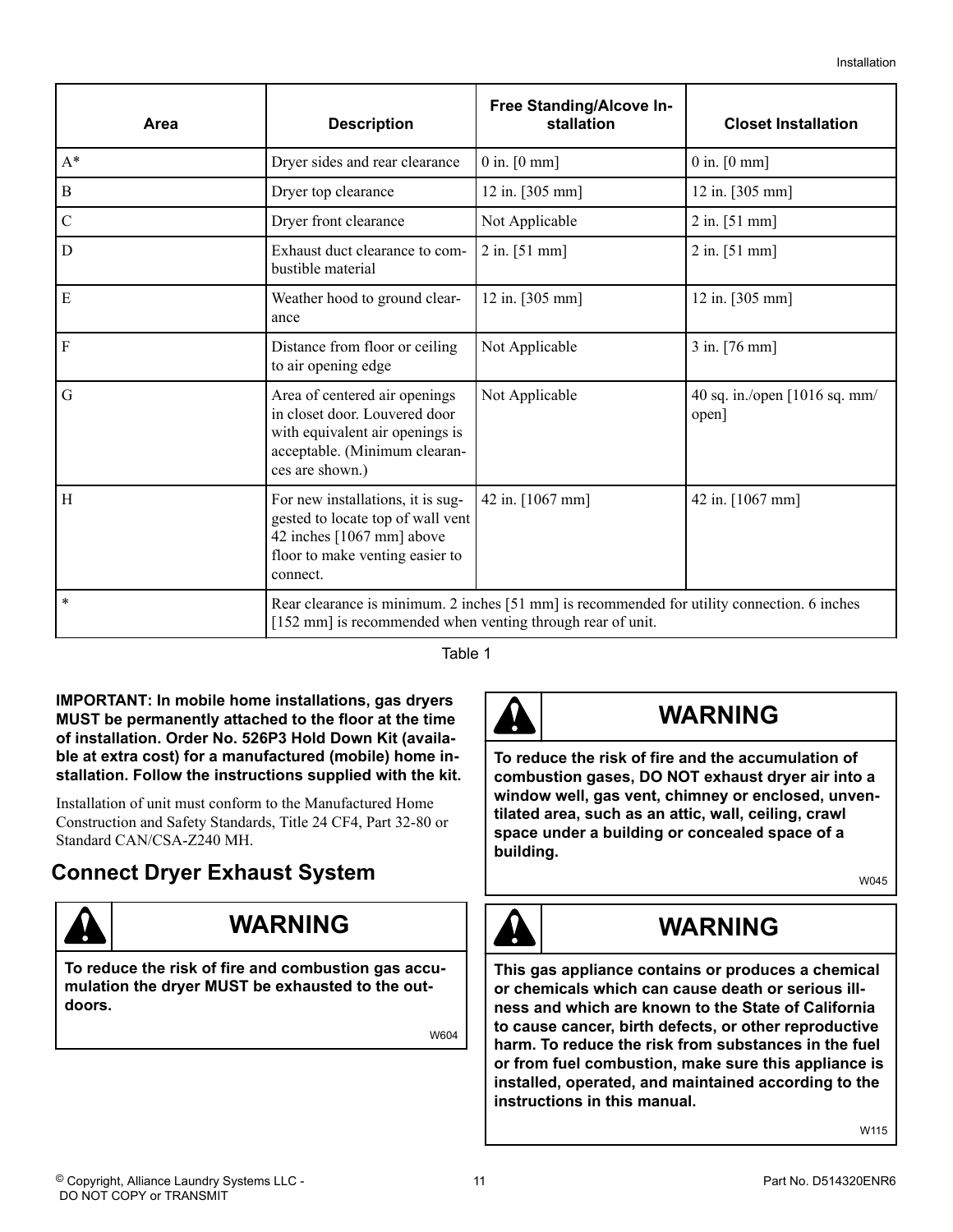### **WARNING**

<span id="page-11-0"></span>**To reduce the risk of fire, DO NOT use plastic or thin foil ducting to exhaust the dryer.**

W354

## **WARNING**

**To reduce the risk of fire, the exhaust duct and weather hood MUST be fabricated of a material that will not support combustion. Rigid or flexible metal pipe is recommended for a clothes dryer.**

W048

## **WARNING**

**Risk of fire. Do not install a booster fan in the exhaust duct.**

W1072

**NOTE: The booster fan warning does not apply to clothes dryers intended to be installed in a multiple clothes dryer system, with an engineered exhaust duct system that is installed per the clothes dryer manufacturer's guidelines.**



Figure 4

- DO NOT use plastic, thin foil or type B ducting. Rigid metal duct is recommended.
- Locate dryer so exhaust duct is as short as possible.
- Be certain old exhaust ducts are cleaned before installing your new dryer.
- Use 4 inch [102 mm] diameter rigid or flexible metal duct.
- The male end of each section of duct must point away from the dryer.
- Use as few elbows as possible.
- Use of duct tape or pop-rivets on all seams and joints is recommended, if allowed by local codes. DO NOT use sheet metal screws or fasteners on exhaust pipe joints which extend into the duct and catch lint.
- Ductwork that runs through unheated areas must be insulated to help reduce condensation and lint build-up on pipe walls.
- In mobile home installations, dryer exhaust duct must be secured to mobile home structure.
- Dryer exhaust duct MUST NOT terminate under mobile home.
- Exhaust duct must not be connected to any other duct, vent, or chimney.
- Dryer exhausts 220 cfm per unit (measured at back of dryer).
- DO NOT install flexible duct in concealed spaces, such as a wall or ceiling.
- Static pressure in exhaust duct should not be greater than 0.6 inches water column [1.5 cm water column] , measured with manometer placed on exhaust duct 2 feet [610 mm] from dryer (check with dryer running and no load).
- Exhausting dryer in hard-to-reach locations can be done by installing 521P3 Flexible Metal Vent Kit (available as optional equipment at extra cost).
- Sufficient make-up air must be supplied to replace the air exhausted by the dryer. The free area of any opening for outside air must be at least 40 in.<sup>2</sup> [25806 mm<sup>2</sup>] per unit.
- Failure to exhaust dryer properly will void warranty.
- A dryer will dissipate 60 Btu/ft<sup>2</sup> [681,392 J/m<sup>2</sup>] of surface area exposed to the conditioned air.

#### **NOTE: Venting materials are not supplied with the dryer (obtain locally).**

**IMPORTANT: DO NOT block the airflow at the bottom of the dryer's front panel with laundry, rugs, etc. Blockage will decrease airflow through the dryer, thus reducing the efficiency of the dryer.**

### **Exhaust Direction**

The dryer can be exhausted to the outdoors through the back, left, right or bottom of the dryer. EXCEPTION: Gas dryers cannot be vented out the left side because of the burner housing.

Dryer is shipped from factory ready for rear exhaust.

Exhausting the dryer through sides or bottom can be accomplished by installing a Directional Exhaust Kit, 528P3, available as optional equipment at extra cost.

### **Exhaust System**

For best drying results, recommended maximum length of exhaust system is shown in *[Table 2](#page-12-0)* .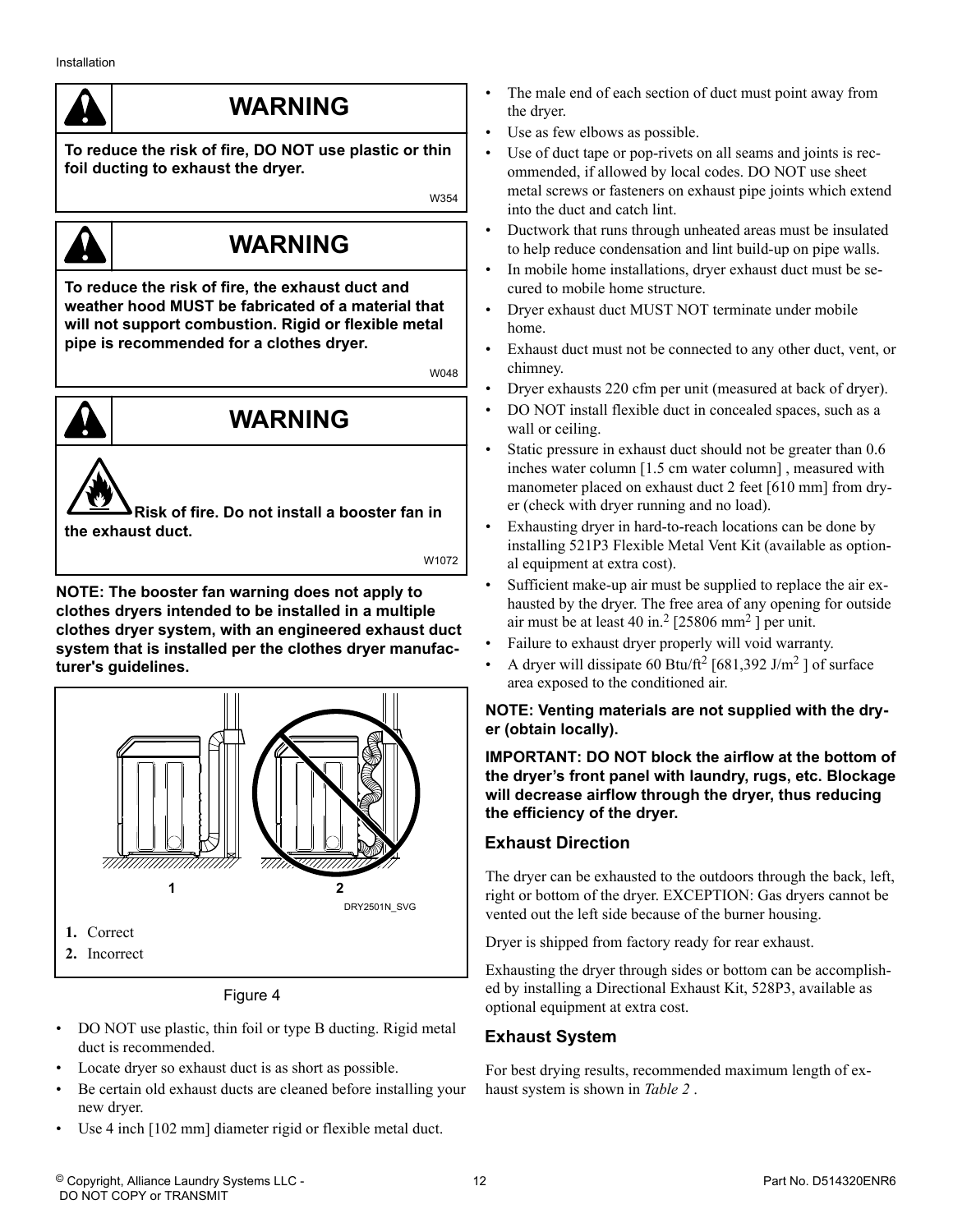<span id="page-12-0"></span>To prevent backdraft when dryer is not in operation, outer end of exhaust pipe must have a weather hood with hinged dampers (obtain locally).

**NOTE: Weather hood should be installed at least 12 inches [305 mm] above the ground. Larger clearances may be necessary for installations where heavy snowfall can occur.**

|                                                             | <b>Weather Hood Type</b>              |                                      |  |
|-------------------------------------------------------------|---------------------------------------|--------------------------------------|--|
| Number of 90° Elbows                                        | Recommended                           | Use Only for Short Run Installations |  |
|                                                             | D673I_SVG<br>$4$ in. $[102$ mm]<br>1. | D802I_SVG<br>1. $2.5$ in. $[64$ mm]  |  |
| Maximum length of 4 in. [102 mm] diameter rigid metal duct. |                                       |                                      |  |
| $\mathbf{0}$                                                | 65 feet [19.8 m]                      | 55 feet [16.8 m]                     |  |
| 1                                                           | 55 feet [16.8 m]                      | 47 feet [14.3 m]                     |  |
| $\overline{2}$                                              | 47 feet [14.3 m]                      | 41 feet [12.5 m]                     |  |
| 3                                                           | 36 feet [11.0 m]                      | 30 feet [9.1 m]                      |  |
| 4                                                           | 28 feet [8.5 m]                       | 22 feet [6.7 m]                      |  |

Table 2

**NOTE: Deduct 6 feet [1.8 m] for each additional elbow.**

**NOTE: The maximum length of a 4 in. [102 mm] diameter flexible metal duct must not exceed 7.87 ft. [2.4 m] , as required to meet UL2158, clause 7.3.2.A.**

### **Gas Dryers - Connect Gas Supply Pipe**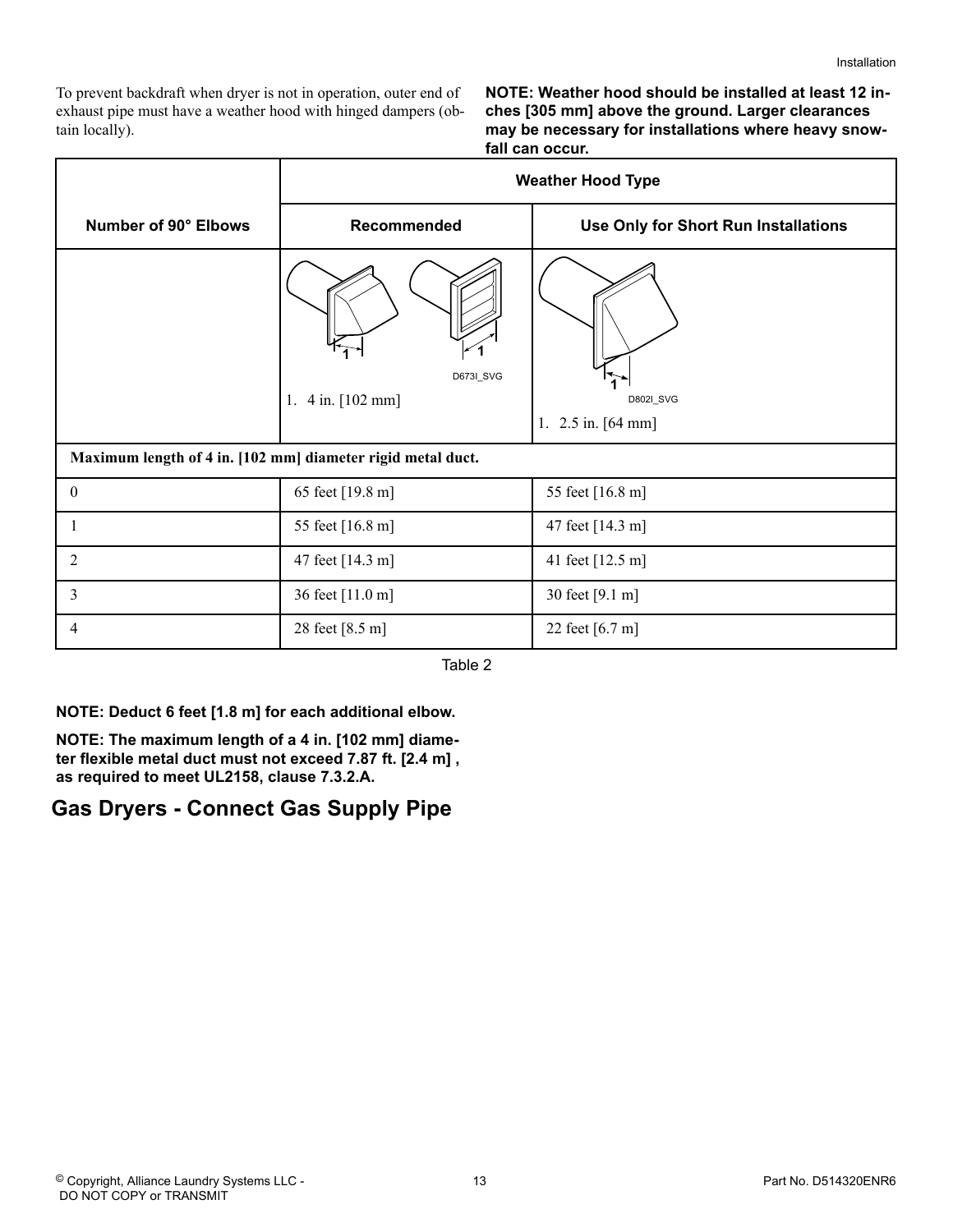### **WARNING**

**To reduce the risk of gas leaks, fire or explosion:**

- **The dryer must be connected to the type of gas as shown on nameplate located in the door recess.**
- **Use a new flexible stainless steel connector.**
- Use pipe joint compound insoluble in L.P. (Lique**fied Petroleum) Gas, or Teflon tape, on all pipe threads.**
- **Purge air and sediment from gas supply line before connecting it to the dryer. Before tightening the connection, purge remaining air from gas line to dryer until odor of gas is detected. This step is required to prevent gas valve contamination.**
- **Do not use an open flame to check for gas leaks. Use a non-corrosive leak detection fluid.**
- **Any disassembly requiring the use of tools must be performed by a suitably qualified service person.**

W316

1. Make certain your dryer is equipped for use with the type of gas in your laundry room. Dryer is equipped at the factory for Natural Gas with a 3/8 inch NPT gas connection.

**NOTE: The gas service to a gas dryer must conform with the local codes and ordinances, or in the absence of local codes and ordinances, with the latest edition of the National Fuel Gas Code ANSI Z223.1/ NFPA 54 or the CAN/CSA-B149.1 Natural Gas and Propane Installation Code.**

Natural Gas,  $1000 \text{ Btu/ft}^3$  [37.3 MJ/m<sup>3</sup>], service must be supplied at minimum 5.0 inch water column pressure to maximum 10.5 inch water column pressure.

For proper operation at altitudes above 3000 feet [915 m] the natural gas valve spud orifice size must be reduced to ensure complete combustion. Refer to *Table 3* .

| <b>Natural Gas Altitude Adjustments</b> |                    |                 |             |
|-----------------------------------------|--------------------|-----------------|-------------|
| <b>Orifice Size</b><br><b>Altitude</b>  |                    |                 |             |
| feet [m]                                | No.<br>inches [mm] |                 | Part<br>No. |
| 3000 [915]                              | 43                 | $0.0890$ [2.26] | D503778     |
| 6000 [1830]                             | 44                 | $0.0860$ [2.18] | 58719       |
| 8000 [2440]                             | 45                 | $0.0820$ [2.08] | D503779     |

Table 3  *continues...*

### **Natural Gas Altitude Adjustments Altitude Orifice Size Part feet [m] No. inches [mm] No.** 9000 [2740]  $\begin{array}{|c|c|c|c|c|c|} \hline 46 & 0.0810 & 0.0810 & 0.061 & 0.0503780 \hline \end{array}$ 10,000 [3050] 47 0.0785 [1.99] D503781

Table 3

- 2. Remove the shipping cap from the gas connection at the rear of the dryer. Make sure you do not damage the pipe threads when removing the cap.
- 3. Connect to gas supply pipe using thread sealant or Teflon tape. Torque 90 - 175 inch-pounds [10.2 - 19.7 Nm] .

**NOTE: The connection of gas supply to the appliance shall be made with a flexible hose suitable for the appliance category in accordance with national installation regulations of the country of destination. If in doubt contact the dryer distributor or manufacturer.**

**NOTE: When connecting to a gas line, an equipment shut-off valve in accordance with the National Fuel Gas Code, ANSI Z223.1/NFPA 54 and the Natural Gas and Propane Installation Code, CSA B149.1 must be installed within 6 feet [1.8 m] of the dryer. An 1/8 in. NPT pipe plug must be installed as shown for checking inlet pressure. Refer to** *[Figure 5](#page-14-0)* **.**

Starting Serial No. 1908000001, the following must be furnished and installed by the customer for the gas service line to dryer: Union at gas supply connection (listed to ANSI Z21.24 and CSA 6.10).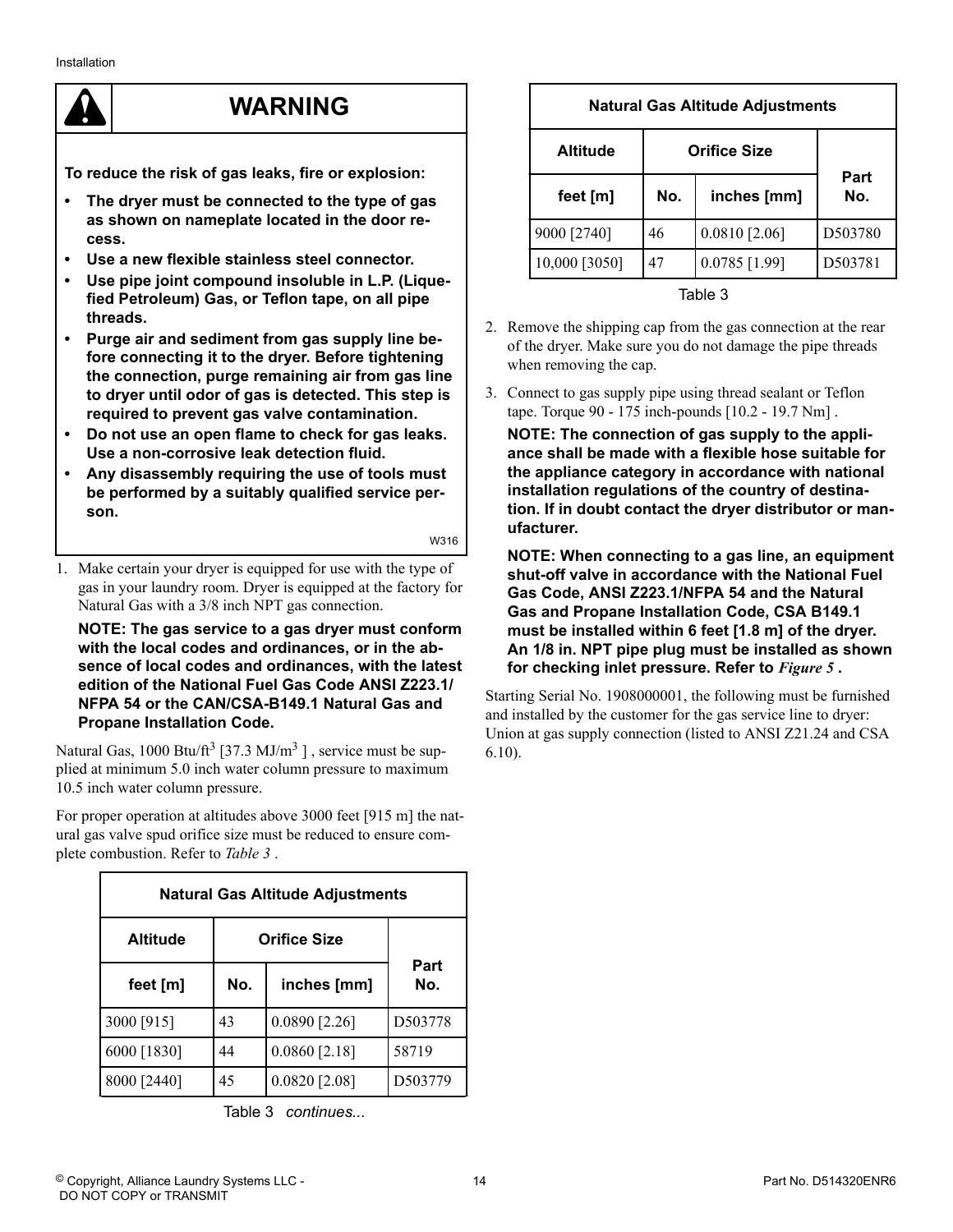<span id="page-14-0"></span>

- **1.** New Stainless Steel Flexible Connector (Use design CSA certified connector) Use only if allowed by local codes
- **2.** 1/8 in. NPT Pipe Plug
- **3.** Equipment Shut-Off Valve
- **4.** Black Iron Pipe:

Shorter than 20 ft.  $[6.1 \text{ m}]$  – Use 3/8 in.  $[9.5 \text{ mm}]$  pipe.

- Longer than 20 ft.  $[6.1 \text{ m}]$  Use 1/2 in.  $[12.7 \text{ mm}]$  pipe.
- **5.** 3/8 in. NPT Gas Connection

#### Figure 5

4. Tighten all connections securely but don't overtighten to avoid breaking or bending the gas valve bracket. Turn on gas and check all pipe connections (internal & external) for gas leaks with a non-corrosive leak detection fluid.

#### **NOTE: The dryer and its appliance main gas valve must be disconnected from the gas supply piping system during any pressure testing of that system at test pressures in excess of 1/2 psi [3.45 kPa] . Refer to** *[Check](#page-21-0) [Heat Source](#page-21-0)***.**

#### **NOTE: DO NOT connect the dryer to L.P. Gas Service without converting the gas valve. Install L.P. Gas Conversion Kit 649P3, available at extra cost.**

L.P. (Liquefied Petroleum) Gas,  $2500 \text{ Btu/ft.}^3$  [93.1 MJ/m<sup>3</sup>], service must be supplied at  $10 \pm 1.5$  inch water column pressure.

For proper operation at altitudes above 3000 feet [915 m] the L.P. gas valve spud orifice size must be reduced to ensure complete combustion. Refer to *Table 4* .

| L.P. Altitude Adjustments |
|---------------------------|
|---------------------------|

| <b>Altitude</b> | <b>Orifice Size</b> |                 |          |
|-----------------|---------------------|-----------------|----------|
| feet [m]        | No.                 | inches [mm]     | Part No. |
| 3000 [915]      | 55                  | $0.0520$ [1.32] | 58755    |
| 8000 [2440]     | 56                  | $0.0465$ [1.18] | D503786  |

Table 4

### **Electric Dryer Only - Connect Electrical Plug**

Dryer requires 120/240 Volt or 120/208 Volt, 60 Hertz, 3 or 4 wire electrical supply. Refer to serial plate for specific electrical requirements.

**IMPORTANT: Use only a new U.L. listed No. 10 (copper wire only) three or four conductor power supply cord kit rated 240 Volts (minimum) 30 Amperes and labeled as suitable for use in a clothes dryer.**

**NOTE: The wiring diagram is located in the control cabinet.**



### **WARNING**

**To reduce the risk of fire, electric shock, serious injury or death, all wiring and grounding MUST conform with the latest edition of the National Electrical Code, ANSI/NFPA 70, or the Canadian Electrical Code, CSA C22.1, and such local regulations as might apply. It is the customer's responsibility to have the wiring and fuses installed by a qualified electrician to make sure adequate electrical power is available to the dryer.**

W521

#### **Earth/Ground Information**

This appliance must be properly connected to protective earth/ ground. In the event of malfunction or breakdown, the earth/ ground will reduce the risk of electric shock by providing a path of least resistance for electric current.

The cord-kit must be equipped with a cord having an equipmentearth/ground conductor and an earth/ground plug. The plug must be plugged into an appropriate outlet that is properly installed and connected to a protective earth/ground in accordance with all local codes and ordinances.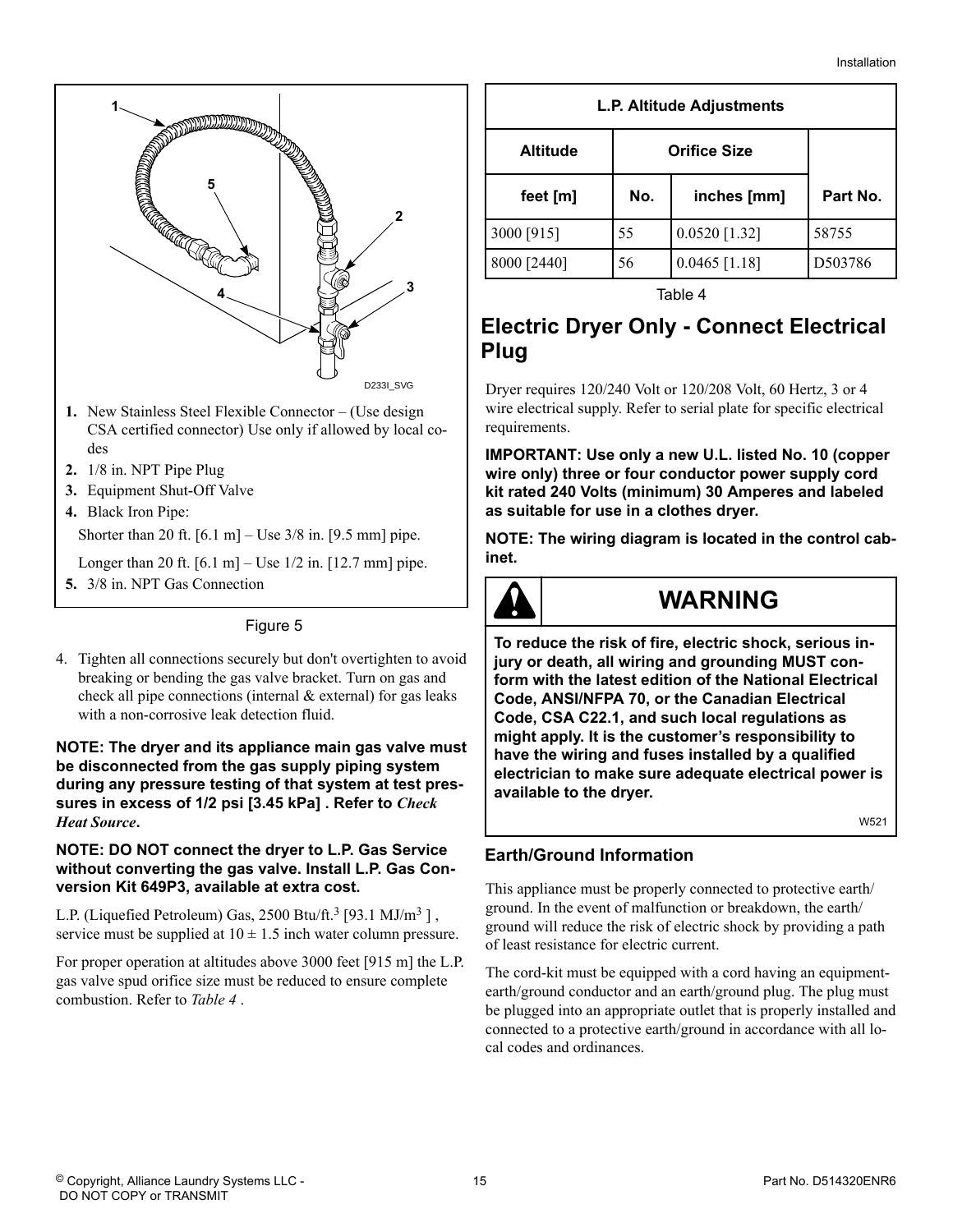### **WARNING**

<span id="page-15-0"></span>**Improper connection of the equipment earth/ground conductor can result in a risk of electric shock. Check with a qualified electrician or service person if you are in doubt as to whether the dryer is properly connected to a protective earth/ground.**

W886

Do not modify the plug provided with the cord-kit - if it will not fit the outlet, have a proper outlet installed by a qualified electrician.

The dryer has its own terminal block that must be connected to a separate branch, 60 Hertz, single phase circuit, AC (alternating current) circuit, fused at 30 Amperes (the circuit must be fused on both sides of the line). Electrical service for the dryer should be of maximum rated voltage (208 or 240 Volt, depending on heating element) listed on the serial plate. Do not connect dryer to 110, 115, or 120 Volt circuit.

Heating elements are available for field installation in dryers which are to be connected to electrical service of different voltage than that listed on serial plate, such as 208 Volt.

#### **NOTE: Branch circuit wire size requirements to laundry room outlet are shown in table below.**

| <b>Wire Length</b>                 | Wire                                  |
|------------------------------------|---------------------------------------|
| Less than 15 ft. $[4.5 \text{ m}]$ | Listed No. 10 AWG Copper<br>wire only |

Table 5  *continues...*

| <b>Wire Length</b>             | Wire                                 |
|--------------------------------|--------------------------------------|
| Longer than $15$ ft. $[4.5$ m] | Listed No. 8 AWG Copper<br>wire only |

Table 5

The power cord connection between wall receptacle and dryer terminal block IS NOT supplied with dryer. Type of power cord and gauge of wire must conform to local codes.

#### **Connecting Power Cord with Three-Wire Plug**

**NOTE: Four-wire cord is required for new branch-circuit installations, mobile homes or where codes do not permit grounding through neutral.**

**NOTE: The power cord is NOT supplied with the electric dryer. Type of power cord and gauge of wire must conform to local codes and instructions. The method of wiring the dryer is optional and subject to local code requirements.**

**NOTE: Connect the dryer to the power supply with the MAXIMUM RATED VOLTAGE listed on the serial plate.**

#### **NOTE: Use COPPER WIRE only.**

**Shorter than 15 ft. (4.5 m) – use 10 AWG Longer than 15 ft. (4.5 m) – use 8 AWG**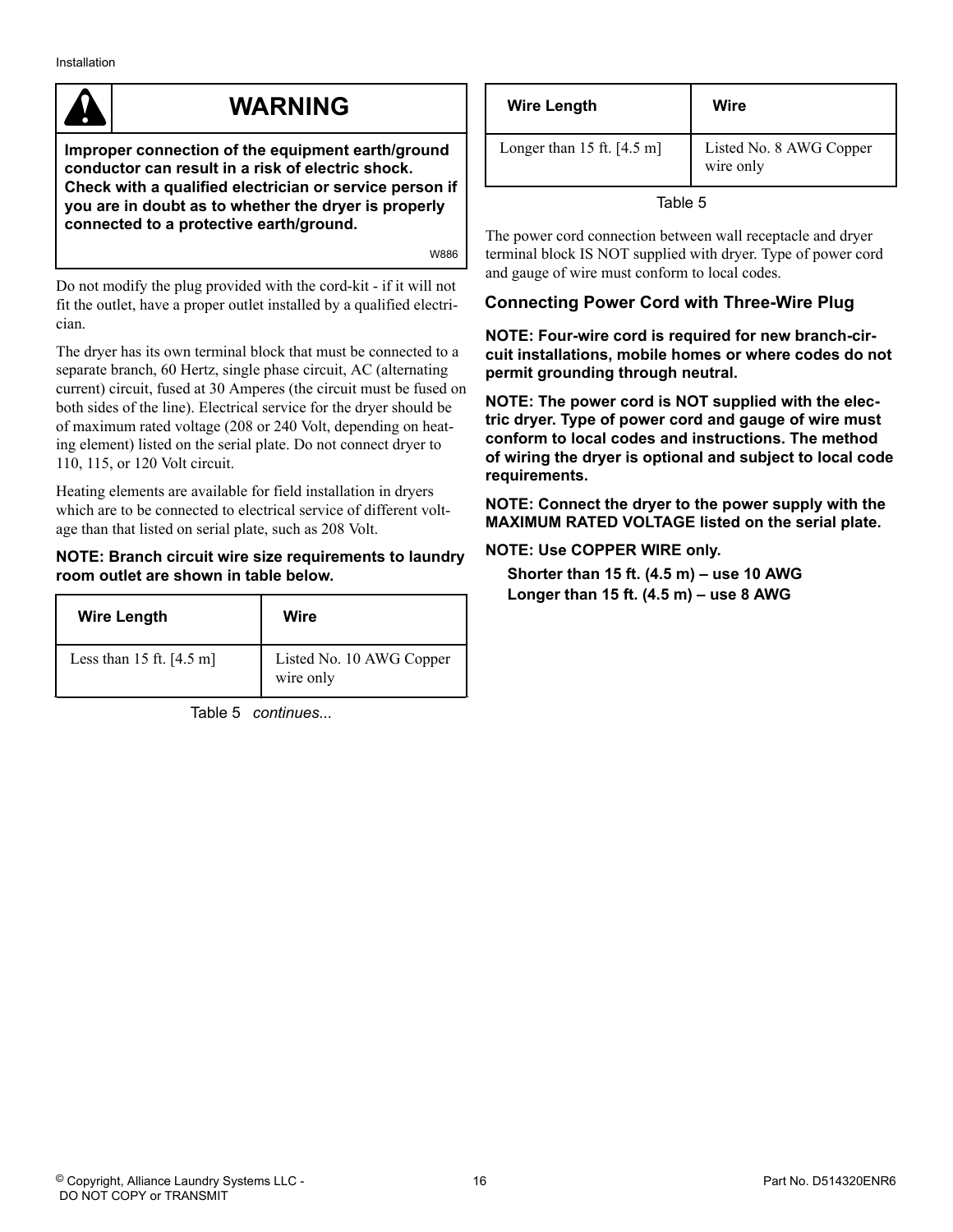

Figure 6

- 1. Disconnect power to dryer.
- 2. Remove access cover from rear of dryer.



Figure 7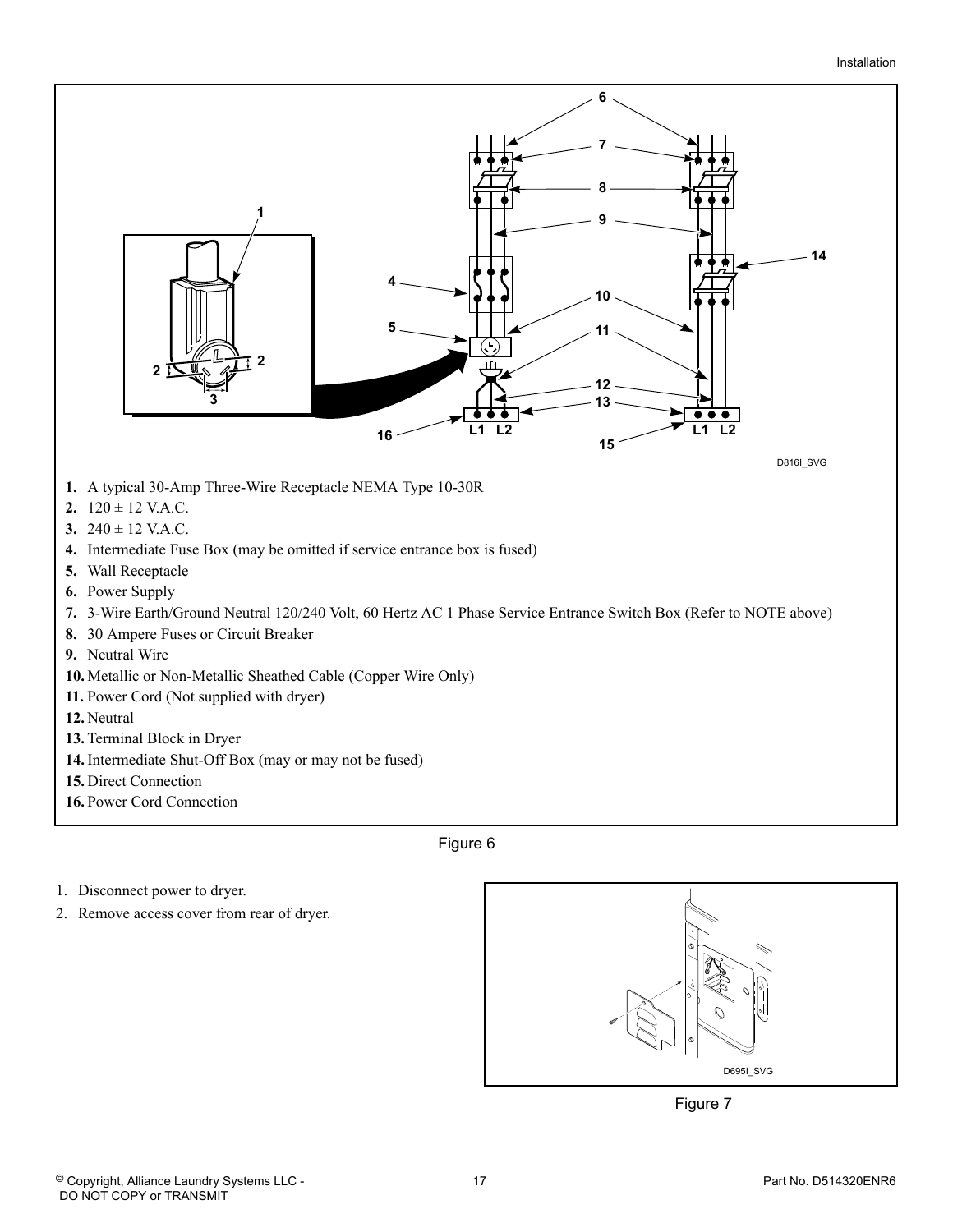#### <span id="page-17-0"></span>Installation

3. Use a strain relief and insert end of power cord through power supply hole.



Figure 8

4. Use the three screws from the accessories bag to attach the power cord wires to the terminal block. Refer to *Figure 9* .



Figure 9

- 5. Using a screwdriver, tighten all screws firmly. **IMPORTANT: Failure to tighten these screws firmly may result in wire failure at the terminal block.**
- 6. Secure the strain relief to the power cord, or wires, where they enter the dryer cabinet.
- 7. Check the continuity of the earth/ground connection before plugging the cord into an outlet. Use an acceptable indicating device connected to the center earth/ground pin of the plug and the green screw on the back of the cabinet.
- 8. Reinstall access cover and screw.

#### **Connecting Power Cord with Four-Wire Plug**

**NOTE: Four-wire cord is required for new branch-circuit installations, mobile homes or where codes do not permit grounding through neutral.**



- 
- **6.**  $240 \pm 12$  V.A.C.
- **7.** 120 ± 12 V.A.C.



- 1. Disconnect power to dryer.
- 2. Remove access cover from rear of dryer.



Figure 11

3. Remove earth/ground screw from earth/ground to neutral wire and save for use in Step 5. Earth/ground to neutral wire will be attached to the neutral terminal in Step 6.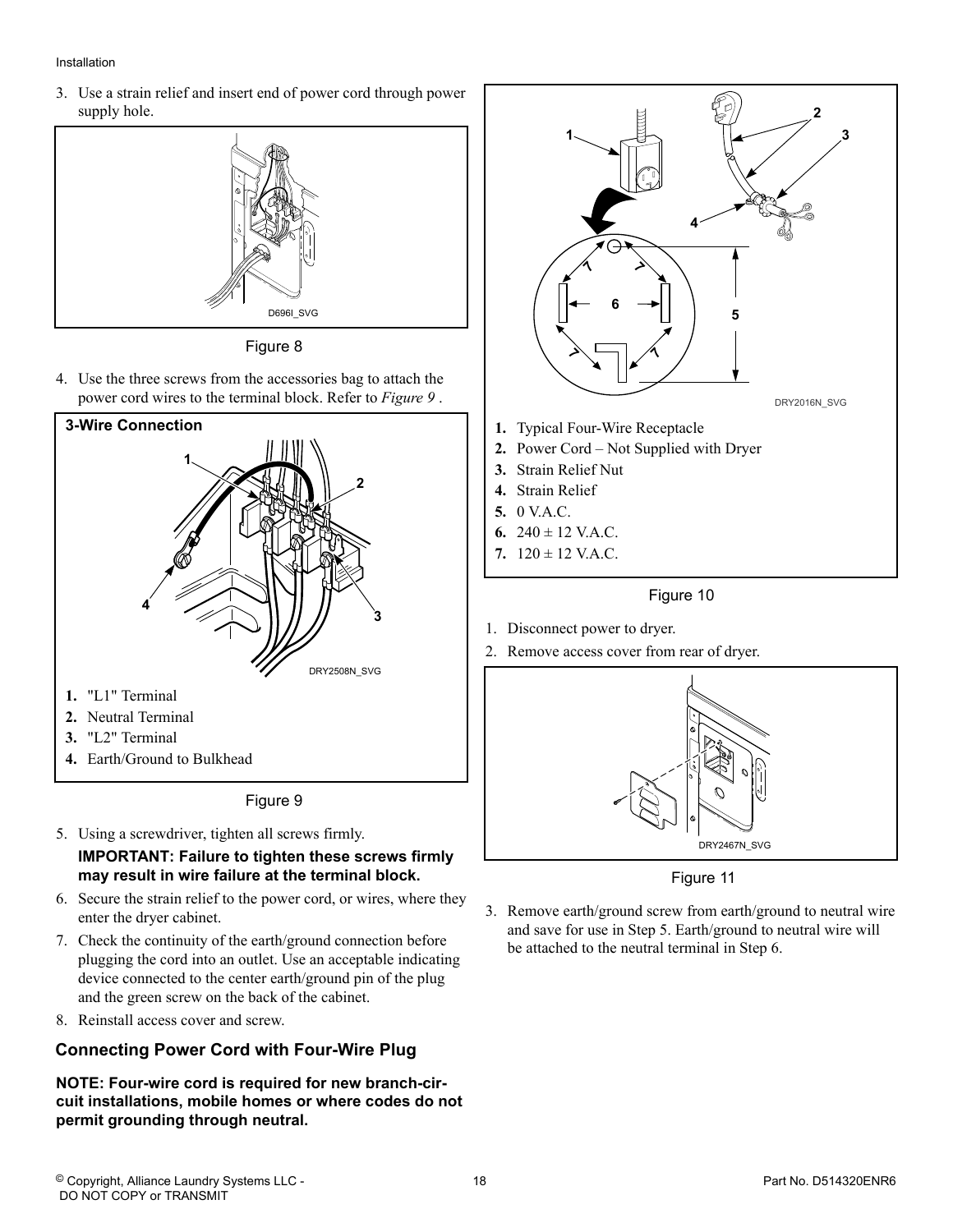<span id="page-18-0"></span>

Figure 12

4. Use a strain relief and insert end of power cord through power supply hole.



Figure 13

5. Attach power cord earth/ground (green) wire to rear bulkhead using earth/ground screw removed in Step 3.



#### Figure 14

- 6. Use the three screws from the accessories bag to attach the remaining power cord wires to the terminal block as follows:
	- a. Red wire to "L1" terminal.
	- b. Black wire to "L2" terminal.
	- c. White wire to Neutral terminal.

**NOTE: When installing the white wire, loop the free eyelet end of the earth/ground to neutral wire (removed in Step 3) and attach along with the white wire to the neutral (center) terminal on the terminal block.**

7. Using a screwdriver, tighten all screws firmly.

**IMPORTANT: Failure to tighten these screws firmly may result in wire failure at the terminal block.**

- 8. Secure the strain relief to the power cord, or wires, where they enter the dryer cabinet.
- 9. Check the continuity of the earth/ground connection before plugging the cord into an outlet. Use an acceptable indicating device connected to the center earth/ground pin of the plug and the green screw on the back of the cabinet.
- 10. Reinstall access cover and screw.

### **Reverse Door, if Desired**

**NOTE: Doors with windows cannot be reversed.**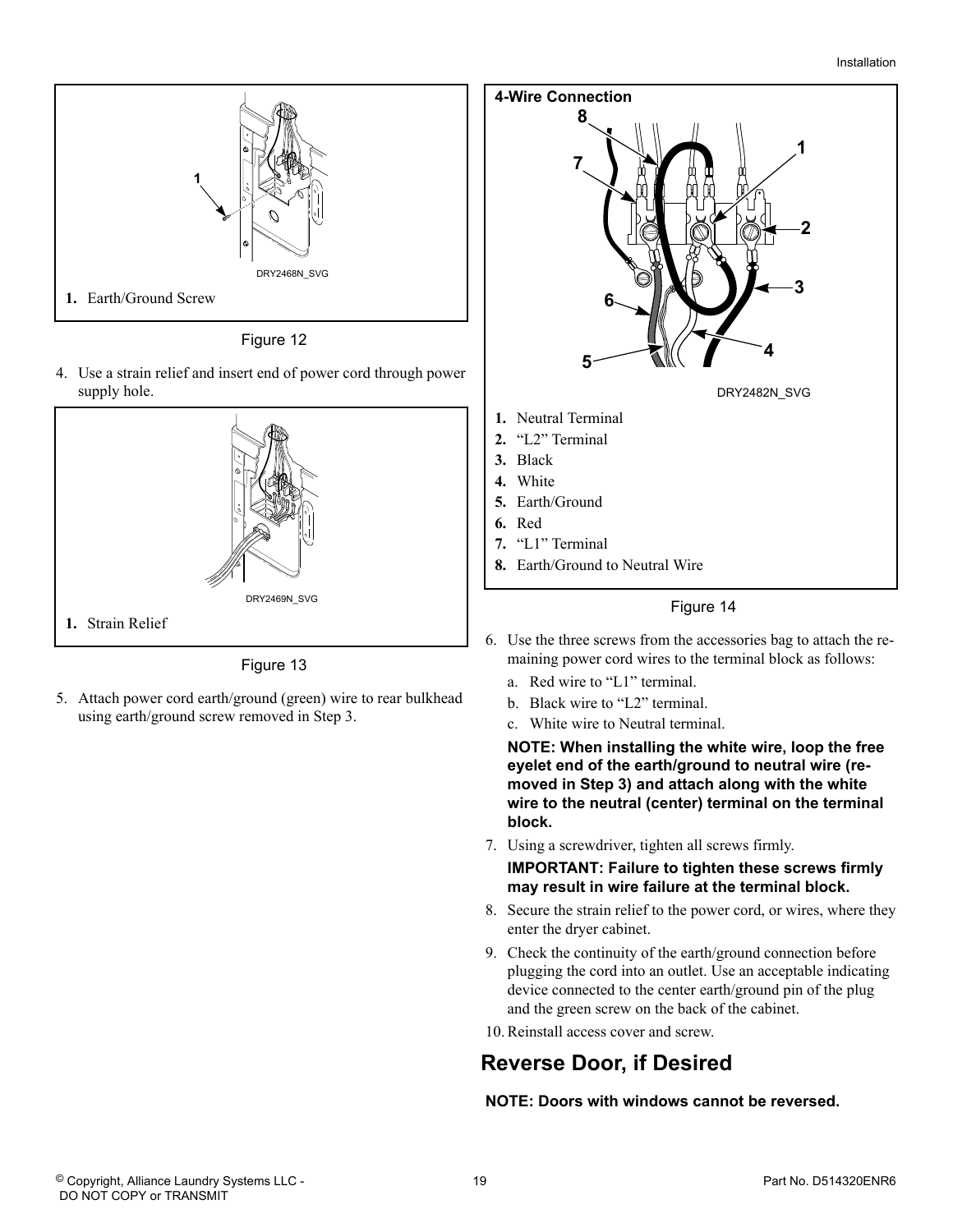#### Installation

The door on this dryer is completely reversible. To reverse door proceed as follows:

1. Remove four hinge attaching screws.



Figure 15

2. Remove all nine screws.



Figure 16

3. Pull bottom of door liner out, then pull down, removing door liner from door panel.



Figure 17

4. Rotate door panel 180 degrees as shown.



Figure 18

5. Remove door strike from door liner and reinstall on opposite side.



Figure 19

6. Insert liner under flange on bottom of door, then push top of door liner into place.



Figure 20

7. Reinstall nine screws removed in Step 2.



Figure 21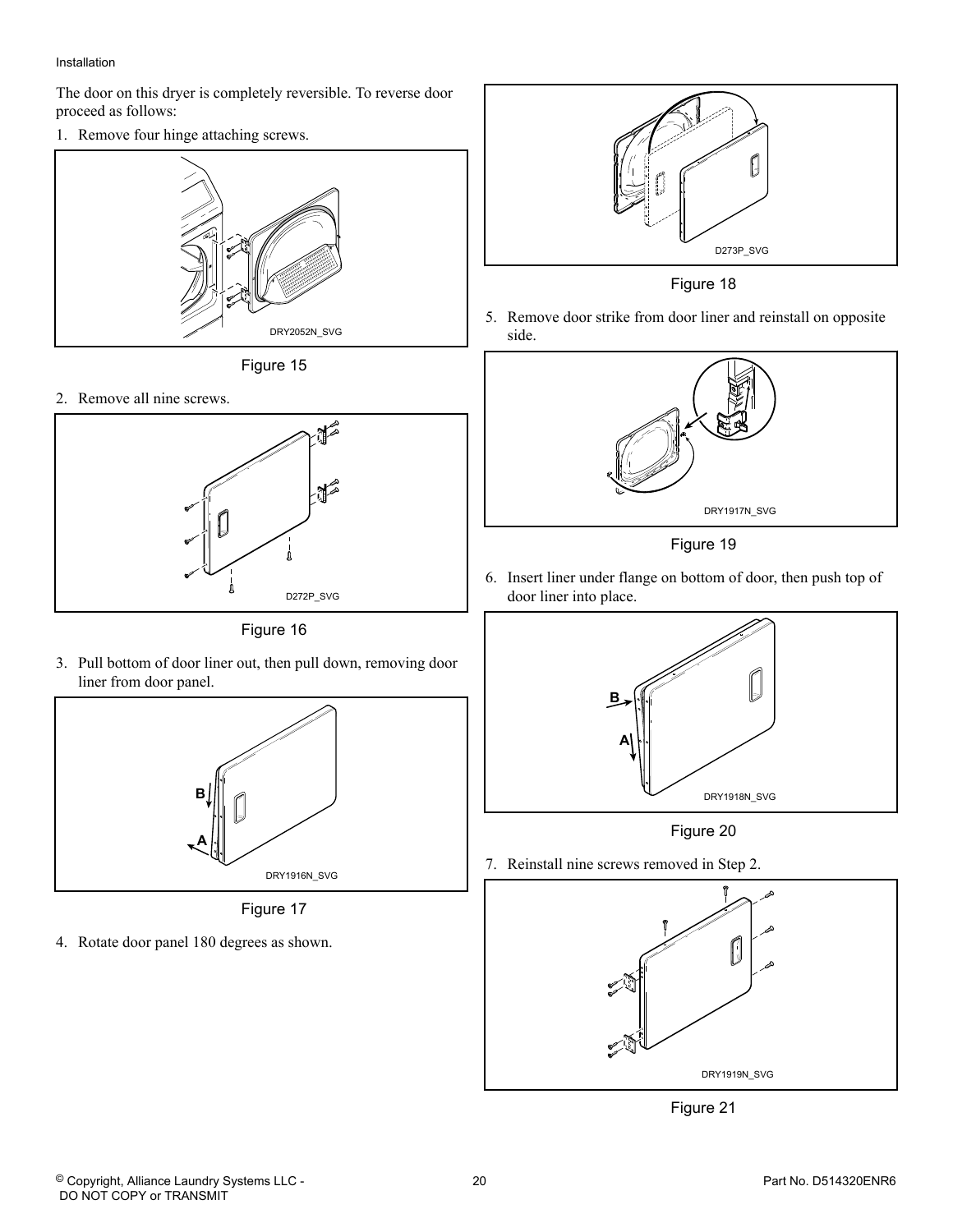<span id="page-20-0"></span>8. Using screwdriver, remove two door plugs, and reinstall on opposite side of door opening.



Figure 22

9. Reinstall four hinge attaching screws, removed in Step 1.



Figure 23

### **Wipe Out Inside of Dryer**

Before using dryer for the first time, use an all-purpose cleaner, or a detergent and water solution, and a damp cloth to remove shipping dust from inside dryer drum.



Figure 24

### **Plug In the Dryer**

This appliance is to be supplied through a residual current device (RCD) having a rated residual operating current not exceeding 30 mA.



### **WARNING**

**The appliance must not be supplied through an external switching device, such as a timer, or connected to a circuit that is regularly switched on and off by a utility.**

W943

#### **Electric Dryer**

Connect the dryer to an electrical power source. Refer to Connect Electrical Plug section for information on connecting power cord.



Figure 25

#### **Gas Dryer**

Dryer requires 120 Volt, 60 Hertz electrical supply and comes equipped with a 3-prong earth/ground plug. Refer to serial plate for specific electrical requirements.

**NOTE: The wiring diagram is located in the control cabinet.**



### **WARNING**

**To reduce the risk of fire, electric shock, serious injury or death, all wiring and grounding MUST conform with the latest edition of the National Electrical Code, ANSI/NFPA 70, or the Canadian Electrical Code, CSA C22.1, and such local regulations as might apply. It is the customer's responsibility to have the wiring and fuses installed by a qualified electrician to make sure adequate electrical power is available to the dryer.**

W521

When plugging in the dryer:

- DO NOT overload circuits.
- DO NOT use an extension cord.
- DO NOT use an adapter.
- DO NOT operate other appliances on the same circuit. Use separately fused 15 Amp circuits.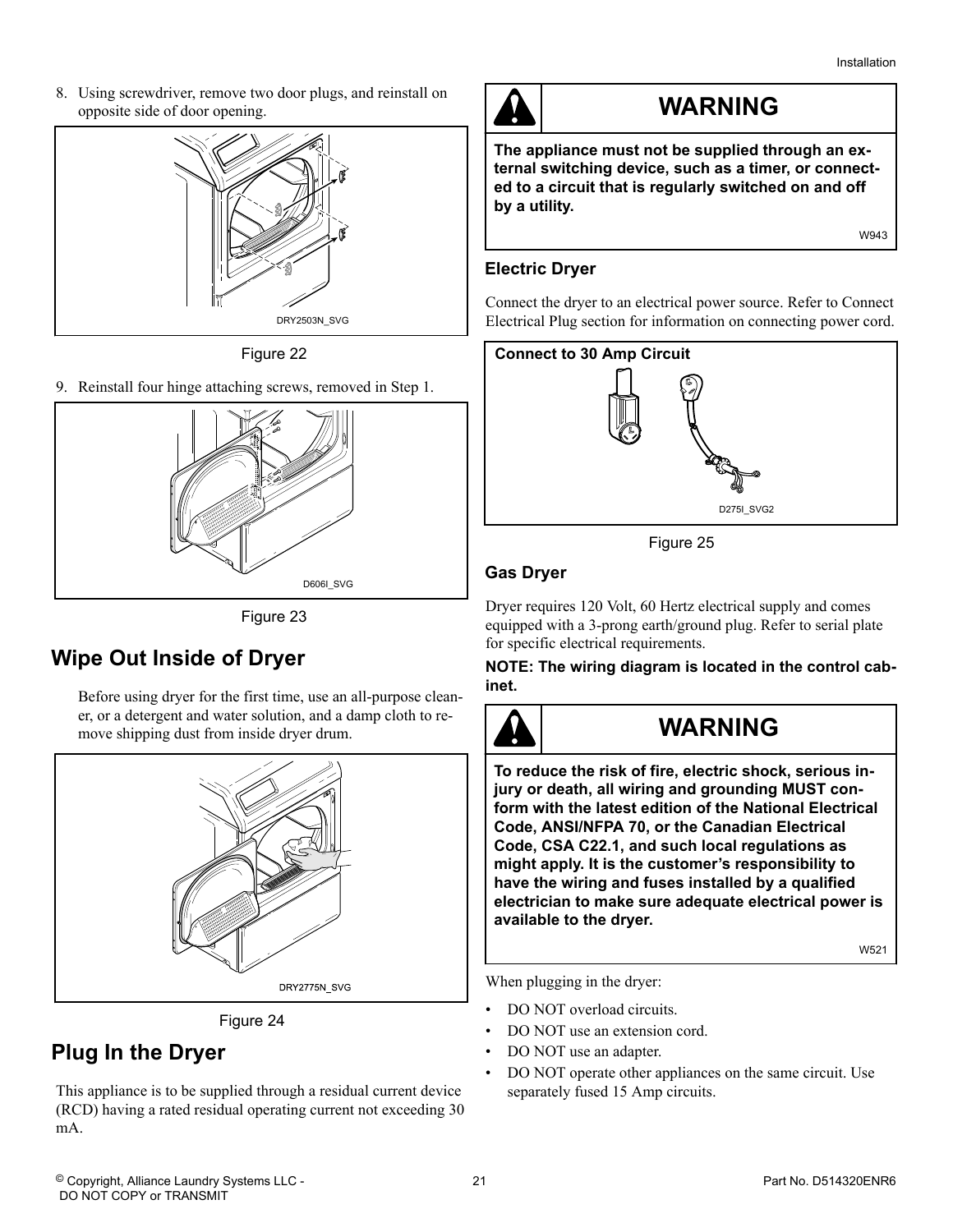#### <span id="page-21-0"></span>Installation

The dryer is designed to be operated on a separate branch, polarized, three-wire, effective earth/ground, 120 Volt, 60 Hertz, AC (alternating current) circuit protected by a 15 Ampere fuse, equivalent fusetron or circuit breaker.

The three-prong earth/ground plug on the power cord should be plugged directly into a polarized three-slot effective earth/ground receptacle rated 120 Volts AC (alternating current) 15 Amps. Refer to *Figure 26* to determine correct polarity of the wall receptacle.



**8.** 120 ± 12 V.A.C.

Figure 26

#### *Earth/Ground Information*

This appliance must be properly connected to protective earth/ ground. In the event of malfunction or breakdown, the earth/ ground will reduce the risk of electric shock by providing a path of least resistance for electric current.

The dryer is equipped with a cord having an equipment earth/ ground conductor and a three-prong earth/ground plug. The

three-prong earth/ground plug on the power cord should be plugged directly into a polarized three-slot effective earth/ground receptacle rated 110/120 Volts AC (alternating current) 15 Amps.



### **WARNING**

**This unit is equipped with a three-prong (earth/ ground) plug for your protection against shock hazard and should be plugged directly into a protective earth/ ground three-prong receptacle. Do not cut or remove the earth/ground prong from this plug.**

W823



### **WARNING**

**Improper connection of the equipment earth/ground conductor can result in a risk of electric shock. Check with a qualified electrician or service person if you are in doubt as to whether the dryer is properly connected to a protective earth/ground.**

W886

Do not modify the plug provided with the dryer – if it will not fit the outlet, have a proper outlet installed by a qualified electrician.

**NOTE: Have a qualified electrician check the polarity of the wall receptacle. If a voltage reading is measured other than that illustrated, the qualified electrician should correct the problem.**

Do not operate other appliances on the same circuit.



### **WARNING**

**To reduce the risk of an electric shock or fire, DO NOT use an extension cord or an adapter to connect the dryer to the electrical power source.**

W037

### **Recheck Steps**

Refer to Installer Checklist on the back cover of this manual and make sure that dryer is installed correctly.

### **Check Heat Source**

#### **Electric Dryers**

- 1. Close the loading door and start the dryer in a heat setting (refer to the operation instructions).
- 2. After the dryer has operated for three minutes, the exhaust air or exhaust pipe should be warm.

#### **Gas Dryers**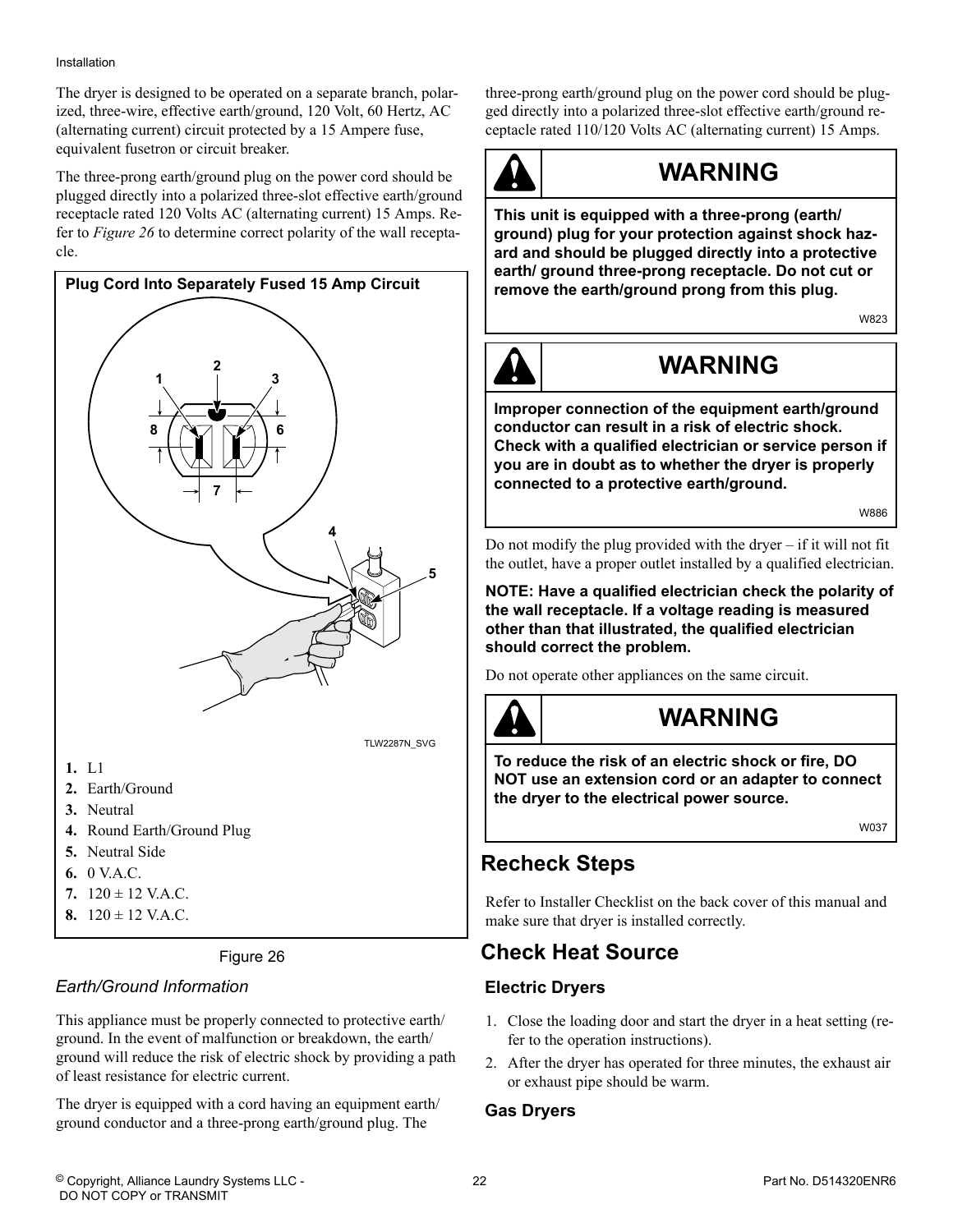#### **IMPORTANT: This operation is to be conducted by qualified personnel only.**

- 1. To view the burner flame, remove the lower front panel of the dryer.
- 2. Close the loading door and start the dryer in a heat setting (refer to the operation instructions). The dryer will start, the igniter will glow red and the main burner will ignite.

#### **IMPORTANT: If all air is not purged out of gas line, gas igniter may go off before gas is ignited. If this happens, after approximately two minutes igniter will again attempt gas ignition.**

#### **IMPORTANT: If igniter does not light, make sure gas is turned on.**

- 3. After the dryer has operated for approximately five minutes, observe burner flame through lower front panel.
- 4. Adjust the air shutter to obtain a soft, uniform blue flame. (A lazy, yellow-tipped flame indicates lack of air. A harsh, roaring, very blue flame indicates too much air.) Adjust the air shutter as follows:
- a. Loosen the air shutter lockscrew.
- b. Turn the air shutter to the left to get a luminous yellowtipped flame, then turn it back slowly to the right to obtain a steady, soft blue flame.
- c. After the air shutter is adjusted for proper flame, tighten the air shutter lockscrew securely.
- 5. Reinstall the lower front panel.

### **WARNING**

**To reduce the risk of serious injury or death, lower front panel must be in place during normal operation.**

W158

6. After the dryer has operated for approximately three minutes, exhaust air or exhaust pipe should be warm.



- 
- **4.** Shut-off Valve Open Position **5.** Shut-off Valve Closed Position
- 
- **6.** Shut-off Valve Handle

Figure 27